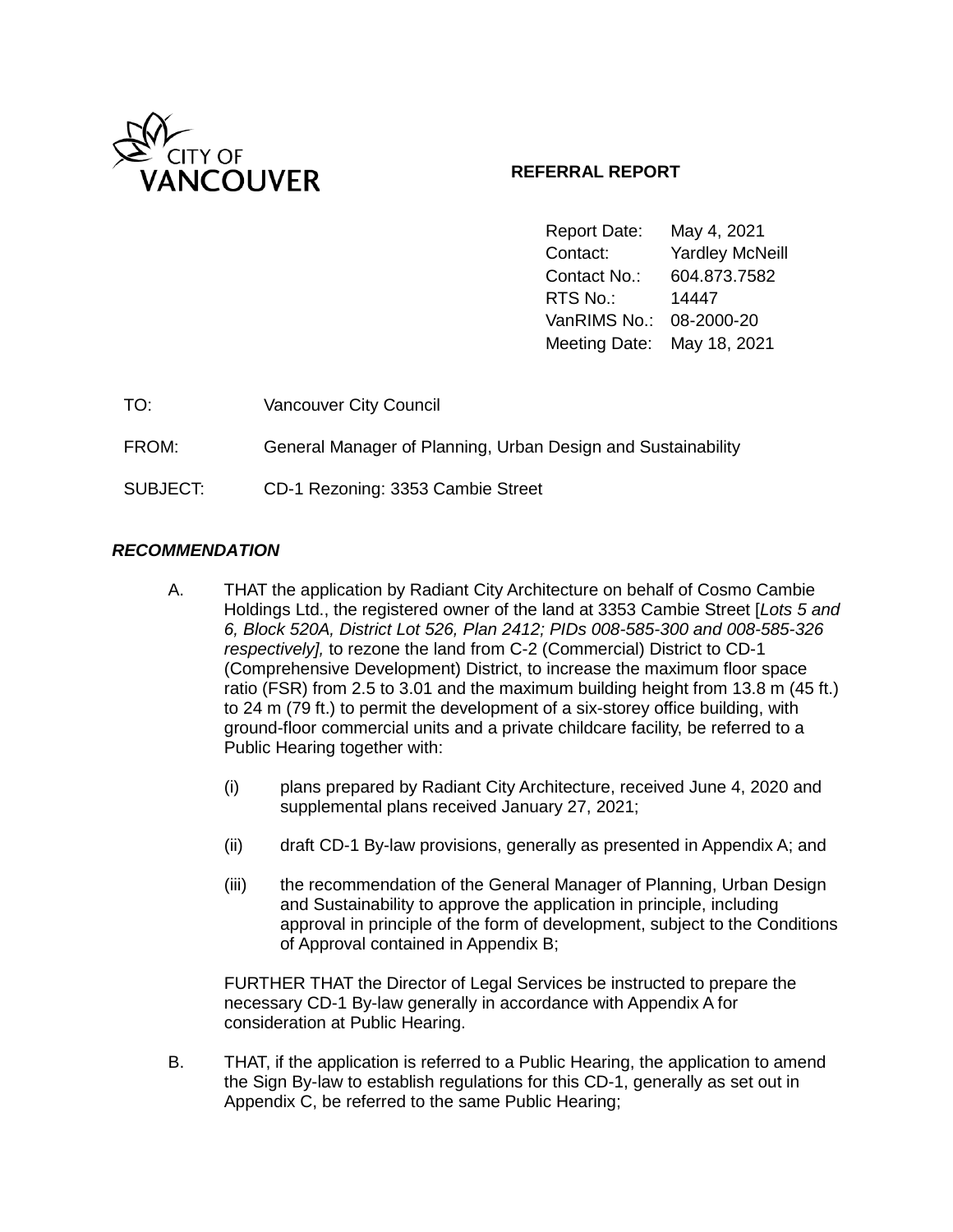FURTHER THAT the Director of Legal Services be instructed to prepare the necessary by-law, generally as set out in Appendix C, for consideration at the Public Hearing.

C. THAT, subject to enactment of the CD-1 By-law, the Noise Control By-law be amended to include this CD-1 in Schedule B, generally as set out in Appendix C;

FURTHER THAT the Director of Legal Services be instructed to bring forward the amendment to the Noise Control By-law at the time of the enactment of the CD-1 By-law.

- D. THAT Recommendations A through C be adopted on the following conditions:
	- (i) THAT the passage of the above resolutions creates no legal rights for the Applicant or any other person, or obligation on the part of the City and any expenditure of funds or incurring of costs is at the risk of the person making the expenditure or incurring the cost;
	- (ii) THAT any approval that may be granted following the public hearing shall not obligate the City to enact a by-law rezoning the property, and any costs incurred in fulfilling requirements imposed as a condition of rezoning are at the risk of the property owner; and
	- (iii) THAT the City and all its officials, including the Approving Officer, shall not in any way be limited or directed in the exercise of their authority or discretion, regardless of when they are called upon to exercise such authority or discretion.

## *REPORT SUMMARY*

This report evaluates an application to rezone 3353 Cambie Street from C-2 (Commercial) District to CD-1 (Comprehensive Development) District, to permit the development of a sixstorey office building, with ground-floor commercial and a private childcare facility, over three levels of underground parking. A height of 24 m (79 ft.) and a floor space ratio (FSR) of 3.01 FSR are proposed.

Staff have assessed the application and conclude that it generally meets the intent of the *Cambie Corridor Plan*. Staff recommend that the application be referred to Public Hearing, together with the recommendation of the General Manager of Planning, Urban Design and Sustainability to approve it, subject to Public Hearing, and subject to the conditions in Appendix B.

#### *COUNCIL AUTHORITY/PREVIOUS DECISIONS*

Relevant Council Policies for this site include:

- Cambie Corridor Plan and Cambie Corridor Public Realm Plan (2018)
- Green Buildings Policy for Rezonings (2010, last amended 2020)
- Community Amenity Contributions Through Rezonings (1999, last amended 2020)
- Urban Forest Strategy (2014)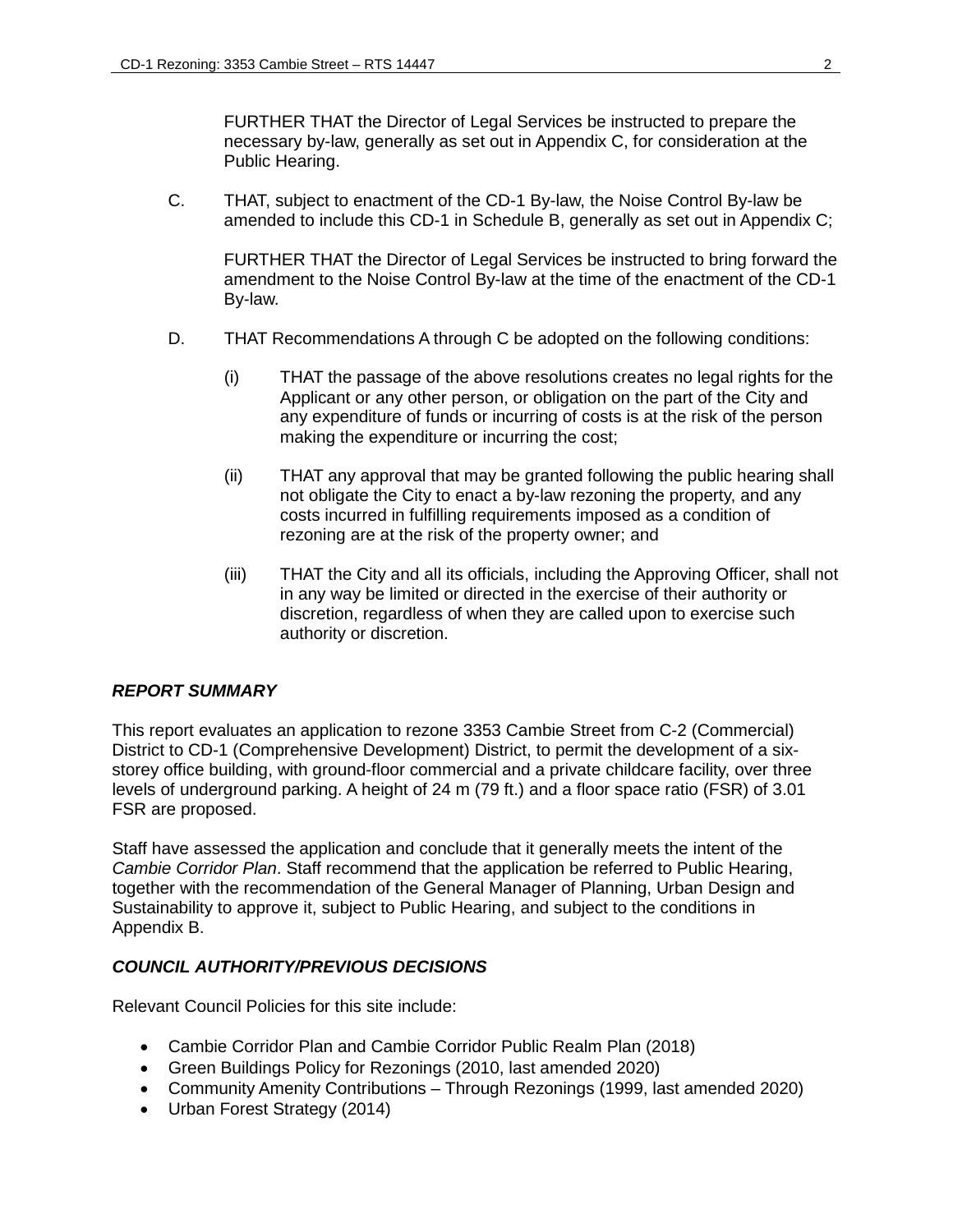• Vancouver Development Cost Levy By-law No. 9755

#### *REPORT*

#### **1. Site and Context**

The subject site is located midblock on the west side of Cambie Street between 17th and 18th Avenues, with a frontage of approximately 20 m (66 ft.) on Cambie Street and a depth of approximately 43 m (141 ft.). Zoned C-2, it is approximately 871.4 sq. m (9,380 sq. ft.) in size and is currently developed with a one-storey commercial building containing five commercial retail units (CRUs). This existing building was constructed in 1940 and renovated in 1980. It is not deemed to have heritage value.

Significant development nearby includes two six-storey mixed-use developments: one at 3228 Cambie Street which was developed in 2004 and a recently approved rezoning application at 3220 Cambie Street (see Figure 1).

The subject site is located between the King Edward and the Broadway-City Hall Canada Line stations, with convenient bus service on Cambie Street.



#### **Figure 1: Location Map - Site and Context**

- (a) 3228 Cambie Street, a rezoning site approved in 2004 for a sixstorey mixed-use development.
- (b) 3220 Cambie, a rezoning site recently approved for six-storey mixed-use development.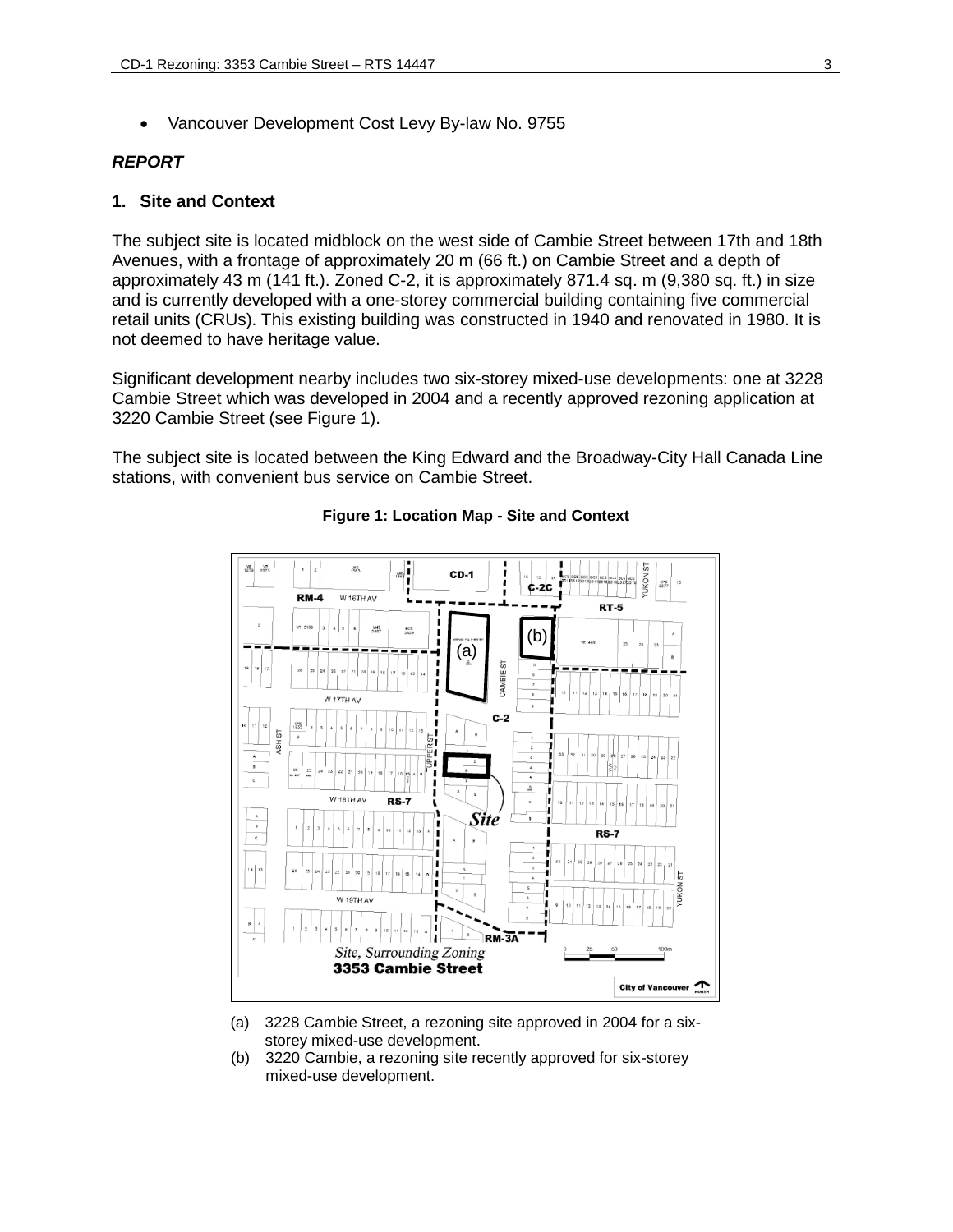#### **2. Policy Context**

*Cambie Corridor Plan* – The *Cambie Corridor Plan* (the "*Plan*") guides the transformation of the corridor into an area where people can live, work, shop, play and learn – all within walking distance to rapid transit. The site is located within the Cambie Village neighbourhood of the *Plan*, which provides direction to allow additional residential and office space above commercial uses to enhance the vitality of the area and to provide local-serving shops and services.

Specifically, the subject site falls under subsection 4.1.1 of the *Plan*, which supports mixed-use buildings up to six storeys. A density range of 2.5 to 3.0 FSR is suggested. The supportable density is determined by analysis based on site-specific urban design and public realm performance. Buildings are expected to activate and enhance adjacent lanes by providing active uses or townhouses at the rear.

Across the lane to west, sites are zoned RS-7 which allows one- and two-family dwellings and encourages the retention and renovation of existing character homes.

#### *Strategic Analysis*

#### **1. Proposal**

In accordance with the *Cambie Corridor Plan*, this application proposes to rezone the site from C-2 (Commercial) District to CD-1 (Comprehensive Development) District to allow the development of a six-storey office building with commercial at grade, a privately owned childcare facility on Level 2 and office space above (see Figure 2). The overall density is 3.01 FSR and the maximum building height is 24 m (79 ft.).

The building includes four small street-level retail units intended to complement the finer grain, local-serving retail context of the Cambie Village. The childcare facility occupies all of Level 2 and has outdoor play space at the rear. Four storeys of offices are above. Access to the childcare is provided off Tupper Street. A shared outdoor amenity area for the office occupants is located on the roof. There are three levels of underground parking with access provided from Tupper Street.



#### **Figure 2: Aerial View from Tupper Street**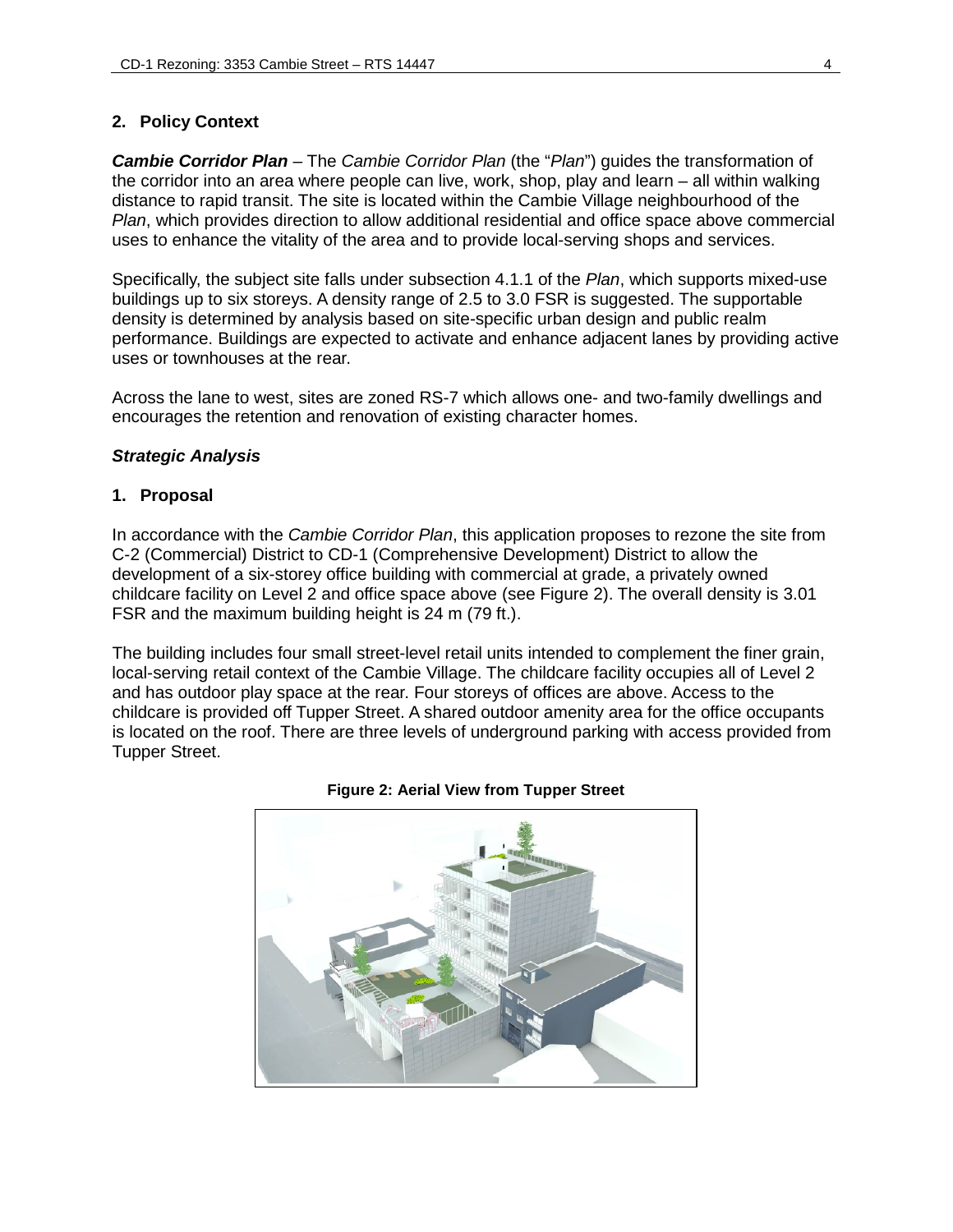## **2. Land Use**

The *Cambie Corridor Plan* anticipates mixed-use development in this area, meaning primarily residential with commercial use at grade. While the *Plan* does not anticipate office use above the ground floor, it can provide much needed local-serving job space, which is supported by the *Plan*. The provision of a private childcare facility is also supported.

#### **3. Height, Density, and Form of Development**

(refer to drawings in Appendix E and statistics in Appendix H)

In assessing urban design performance, staff take into consideration the built-form guidance within the *Cambie Corridor Plan* for the Cambie Village neighbourhood and for Mixed-Use Buildings on Arterials.

**Existing Zoning** – If the site was to redevelop under the existing C-2 zoning, a four-storey commercial building could be constructed, with a density up to 2.5 FSR.

*Form of Development* – The site is a mid-block lot in an area of particularly deep lots, double-fronting between Cambie and Tupper Streets. The *Plan* anticipates a built form with six-storey massing fronting Cambie Street and three storeys along Tupper Street to provide a transitional scale to the residential context to the west. Retail uses are anticipated at grade in keeping with the local shopping character of Cambie Village. The *Plan* allows consideration of residential, or commercial and institutional uses on the upper storeys. Buildings should activate and enhance Tupper Street by providing townhouses or active uses at the rear. Internal courtyards are recommended to improve livability and access to daylight for residential proposals that include townhouses at the lane. This application proposes a six-storey office building with four retail/restaurant units at grade and no residential uses or townhouses. As such, the building does not provide an internal courtyard. Instead, the commercial units at the ground floor extend to the rear to animate Tupper Street.

*Height* – The massing profile generally fits within the heights permitted in the *Plan,* with a six-storey building along the Cambie Street frontage and a one-storey portion at the rear of the site where the ground-floor commercial uses extend to Tupper Street.

The one-storey extension to the rear includes a restaurant and daycare entrance at grade facing Tupper Street, and outdoor space above for the childcare facility at Level 2. While at a lower height than the three storeys anticipated by the *Plan*, this one-storey component will allow for visual interest through variation in the street-wall height along Tupper Street as it changes over time with redevelopment of neighbouring properties. The height of the one-storey portion at Tupper Street is 6.7 m (22 ft.) to account for a 1.2 m (4 ft.) drop in grade and to allow for clearance for the parking entry.

Due to the higher ceiling heights required for the office and childcare uses, the overall height of the proposed six-storey building is taller than what would be expected of a six-storey building with residential. The height as viewed from Cambie Street is 22 m (73 ft.). Due to the slope of the site, the height as viewed from Tupper Street is 24 m (79 ft.). The six-storey massing is located towards Cambie Street and is approximately 19 m (63 ft.) from Tupper Street, which mitigates the impact of the additional height.

*Shadows* – Staff have assessed the shadow impact of the six-storey proposal and determined that no significant shadowing will occur on properties along Tupper Street to the west. The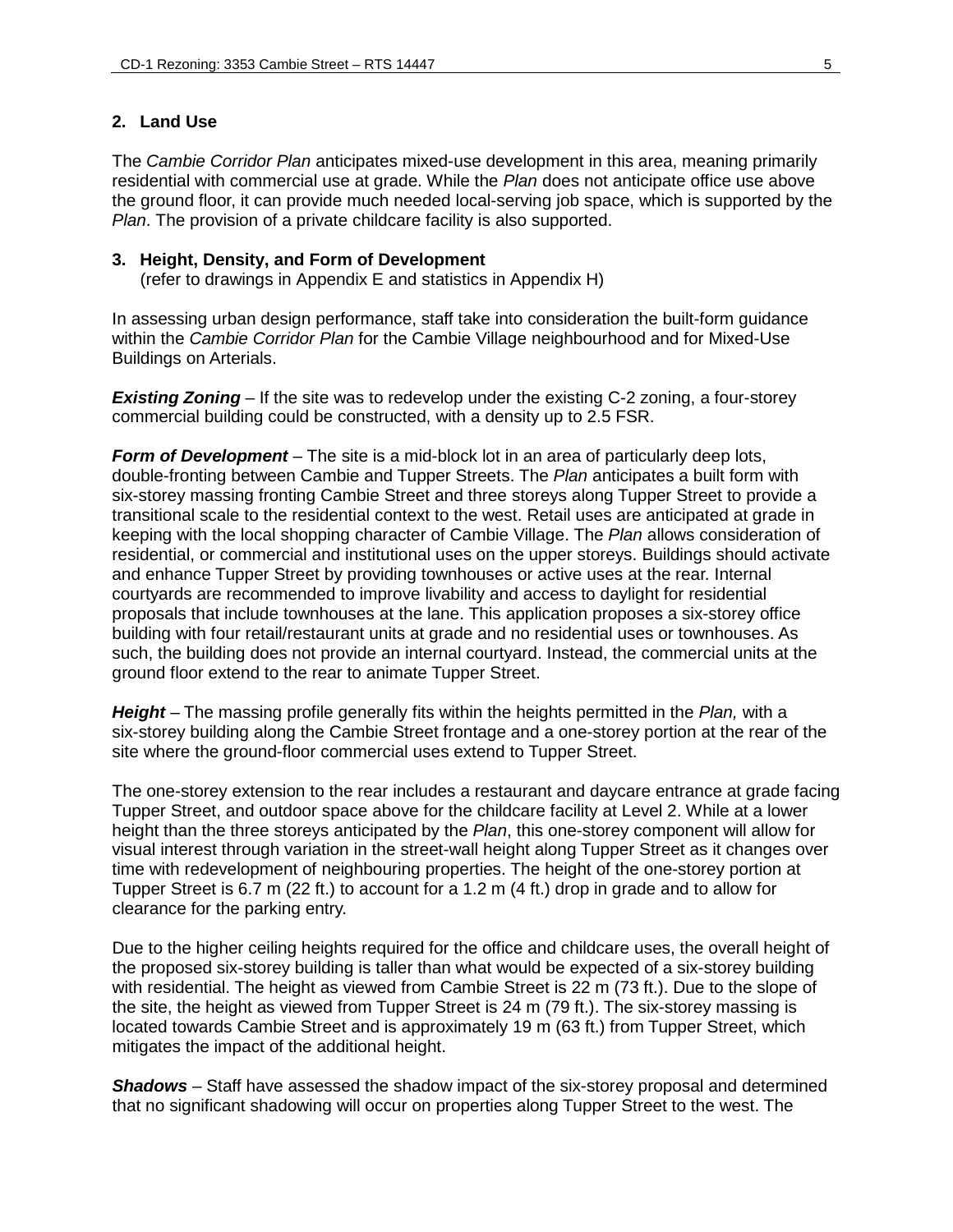proposal will cast shadow onto the courtyard of the adjacent mixed-use building to the north, however there would be no additional impact than that created by a four-storey building under the site's current C-2 zoning.

*Setbacks* – Along Cambie Street, the *Plan* recommends setbacks above the fourth storey to reduce the prominence of the additional height and to create a street-wall height that better aligns with the height of four-storey buildings permitted under the base zoning. The higher ceiling heights required for the childcare and office uses, as compared to residential uses, result in a higher street wall for this proposal. Staff have included a condition to provide additional setbacks above the third storey to provide better alignment with future development on this block.

*Density* – For this site, the *Plan* permits a density range of 2.5 to 3.0 FSR based on urban design performance following the built form guidelines. The application meets with the objectives of the guidelines and proposes a density of 3.01 FSR of mostly commercial uses. Floor area is also provided for the private childcare facility and it is expected to accommodate 37 spaces, subject to licensing requirements and design.

*Neighbourhood Character* – The shopping area of Cambie Village has a strong local identity and serves as a neighbourhood shopping area. The building proposes four small retail/restaurant units at the ground floor along Cambie Street, consistent with a local shopping function. Staff have also included conditions to be addressed at the next stages of design to ensure the new building continues to build upon the local identity through building materials, treatments, and the public realm interface.

*Public Realm* – Tupper Street to the rear of the site currently functions as a lane with back-ofhouse uses for the commercial units at Cambie Street. The *Cambie Corridor Public Realm Plan* identifies Tupper Street as a "Lane Connector." These are lanes or streets within one block of Cambie Street which are intended to become part of an expanded pedestrian movement network connecting key transit nodes and arterials. The *Plan* anticipates new sidewalks and building features that animate and improve the character and pedestrian experience of Tupper Street. New buildings may provide animation in a variety of ways, including through secondary entries, public spaces and design elements to enliven the ground plane. The proposal includes entrances to the daycare and the restaurant from Tupper Street, as well as access to required building services, such as to the parkade and to a hydro transformer (PMT). A condition of rezoning seeks further improvements to provide greater vibrancy and enhancement to the public realm at Tupper Street, including screening of service functions.

*Urban Design Panel* – A review by the Urban Design Panel was not required as the proposal is consistent with the provisions of the *Plan*.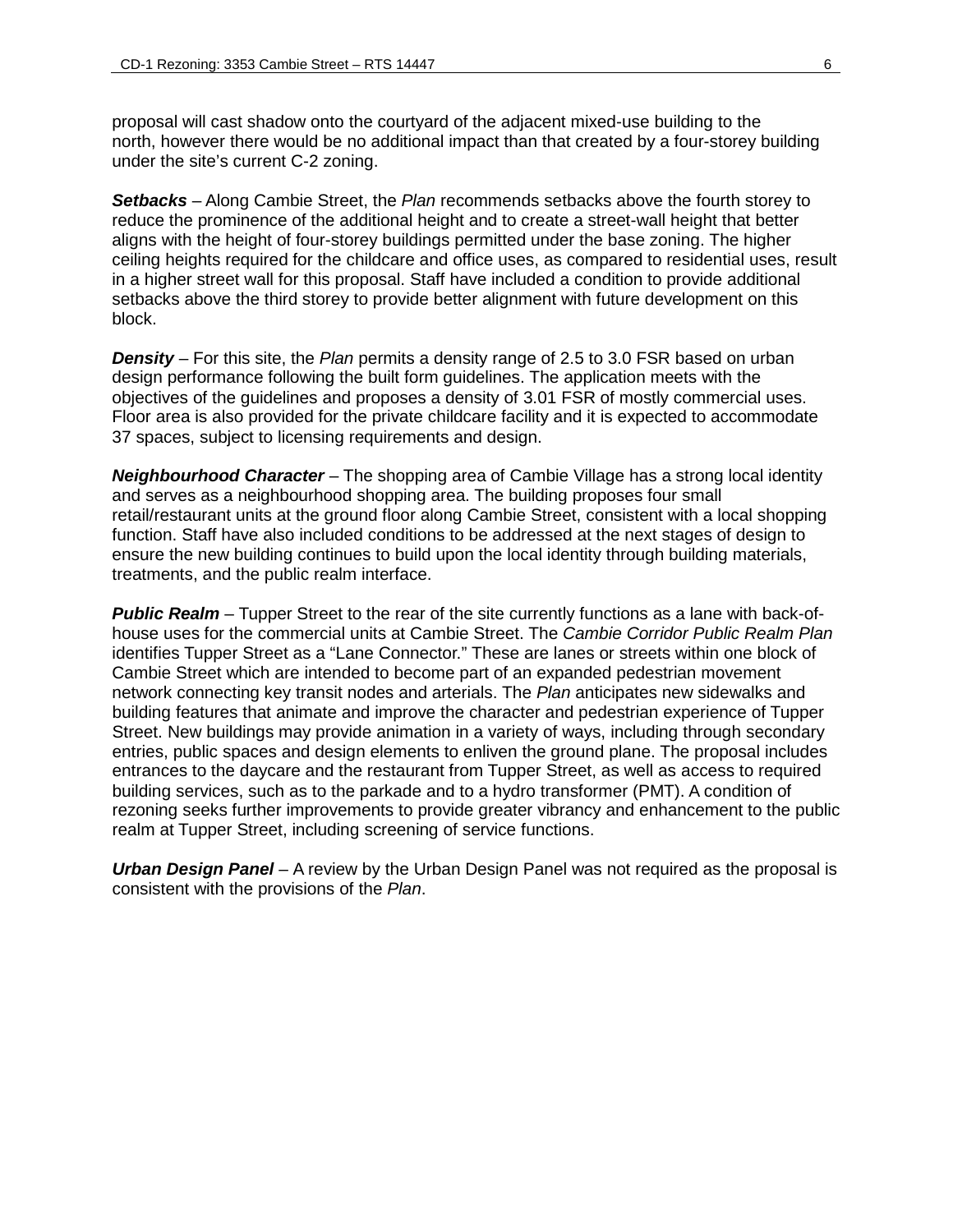

#### **Figure 3: Perspective View**

Staff have reviewed the site-specific conditions, and have concluded that the proposed uses and form of development are generally consistent with the expectations of the *Plan*. Further refinements to the massing, architectural expression, materiality, and public realm are required at the next stage to improve the fit with the neighbourhood character, as outlined in the rezoning conditions. Staff support the application subject to the Urban Design conditions detailed in Appendix B.

#### **4. Childcare Facility**

This development will include a 37-space, private childcare facility on Level 2. It occupies a total 772 sq. m (8,305 sq. ft.), with 442 sq. m (4,698 sq. ft.) of indoor space and 335 sq. m (3,607 sq. ft.) of contiguous outdoor space. The childcare's outdoor activity space will face west overlooking Tupper Street. The facility will go through further design development during the subsequent phases of the approval process and it will be required to meet the *City of Vancouver's Childcare Design Guidelines.* Design development will also be necessary to ensure that the facility is licensable by Vancouver Coastal Health's *Community Care Facilities Licensing.*

#### **5. Transportation and Parking**

Vehicle and bicycle parking is provided on three levels of underground parking, accessed from Tupper Street. The application proposes a total of 36 vehicle parking spaces and two Class A loading spaces. Parking and loading is to meet the requirements of the Parking By-law. A reduction of one Class B loading space is supported if two Class A loading spaces are provided in lieu.

The application proposes 10 Class A bicycle spaces and six Class B bicycle spaces, meeting the Parking By-law requirement.

Engineering conditions of approval are set out in Appendix B, which also address the above parking requirements.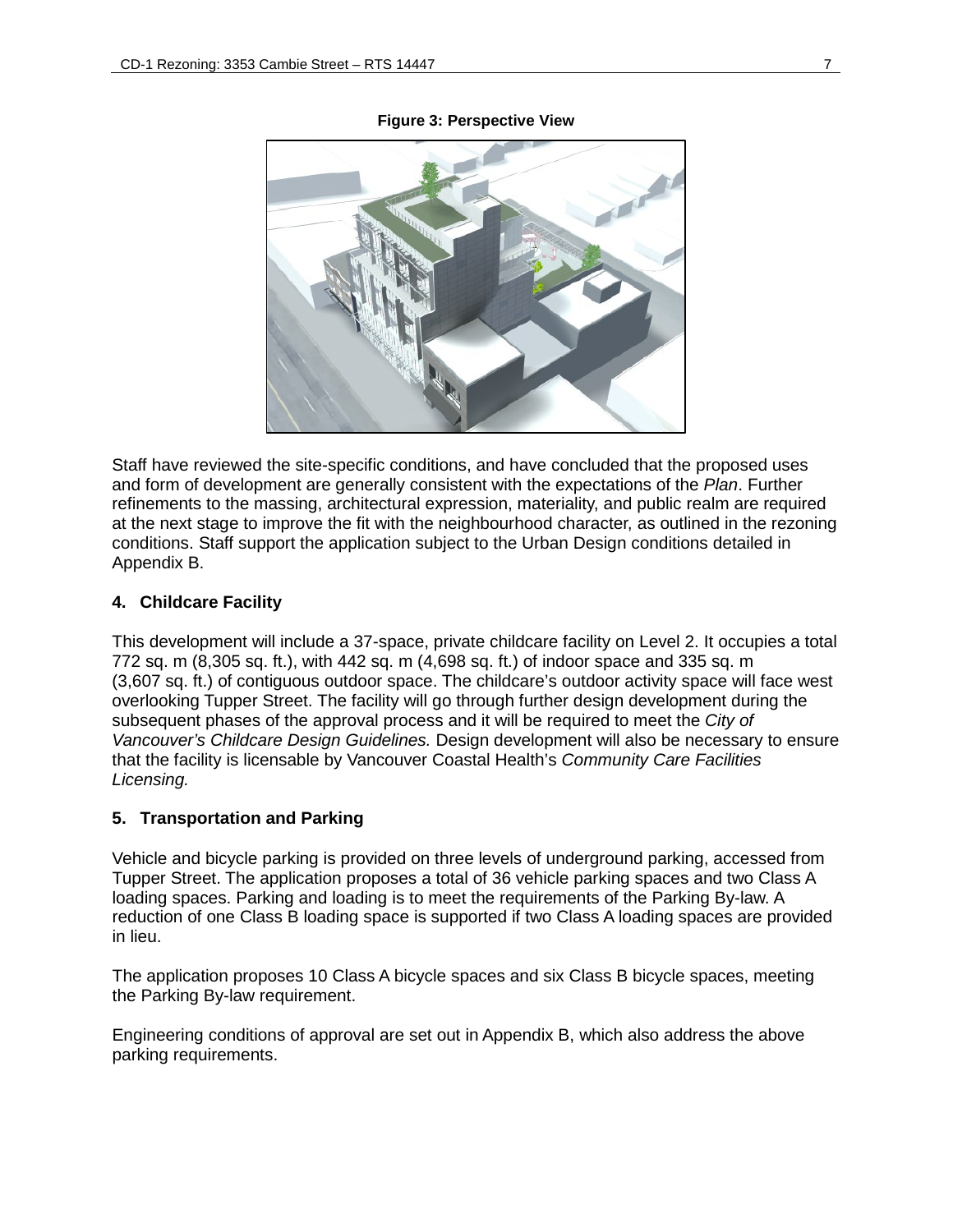#### **6. Environmental Sustainability and Natural Assets**

*Green Buildings –* The *Green Buildings Policy for Rezonings* requires that residential rezoning applications satisfy either the near zero emission buildings or the low emissions green buildings conditions outlined in the policy.

This application has opted to satisfy the *Green Buildings Policy for Rezonings* under the low emissions green buildings requirements. The low emissions green buildings pathway represents City priority outcomes, establishing limits on heat loss, energy use, and greenhouse gases, and drawing on industry best practices to create more efficient, healthy and comfortable homes and workplaces. The Applicant has submitted preliminary energy modeling analysis detailing building performance strategies to meet the energy use intensity, greenhouse gas and thermal demand targets. Additionally, all developments will need to meet rainwater management requirements for retention, rate control, cleaning, and safe conveyance. Conditions are included in Appendix B.

*Natural Assets* – The *Urban Forest Strategy* was developed to find ways to help preserve, protect and strengthen Vancouver's urban forest and tree canopy for the future. The *Protection of Trees By-law* aims to maintain a healthy urban forest by requiring permission be sought to remove trees which meet certain conditions. The intent is to retain and protect as many healthy, viable trees as possible, while still meeting the challenges of development, housing priorities and densification. This is in keeping with City goals to achieve resilient and healthy natural systems in our urban area.

Three City street trees are associated with this development, which will be retained and protected. See Appendix B for landscape and tree conditions.

#### **7. Public Input**

*Public Notification* – A rezoning information sign was installed on the site on July 2, 2020. Approximately 2,095 notification postcards were distributed within the neighbouring area on or about June 24, 2020. Notification and application information, as well as an online comment form, was provided on the City's new digital engagement platform *Shape Your City Vancouver* (shapeyourcity.ca/).

*Virtual Open House* – In-person open houses were put on hold based on the provincial health authority's restrictions for public gatherings due to the COVID-19 pandemic. In lieu of an in-person event, a virtual open house was held from July 13 to August 2, 2020 on the *Shape Your City* platform. The virtual open house consisted of an open-question online event where questions were submitted and posted with a response over a period of three weeks. Digital presentations from the City and the Applicant were posted for online viewing, along with a digital model representation of the proposed application.

Due to the pandemic, a virtual engagement strategy was put in place to ensure the City's process for public discussion and obtaining feedback was maintained. This virtual approach allowed people to access materials online and engage at different levels at a time and location of their choosing. An extended virtual open house period allowed people to ask questions regarding the proposal, which staff actively monitored and responded to publicly.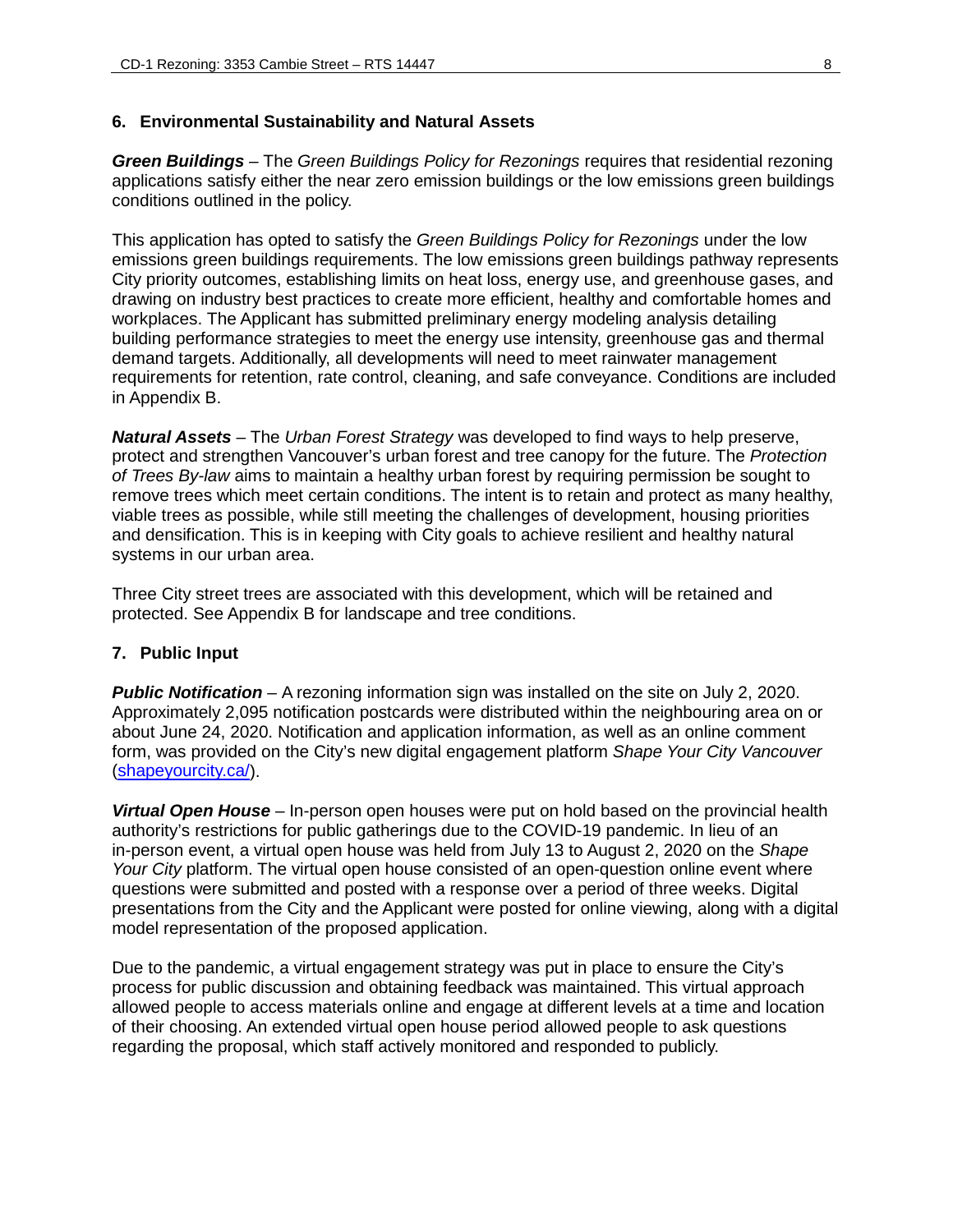*Public Response and Comments* – Public input was received throughout the application process through online questions and comment forms, and by email and phone. A total of 55 submissions were received. A summary of all public responses is found in Appendix D.



**Figure 4: Overview of Notification, Responses and Overall Position**

Below is a summary of feedback received from the public by topic and ordered by frequency. Generally, comments of support fell within the following areas:

- **Building height, density, massing and context:** Proposal fits well with the Cambie Village area and conforms to the *Cambie Corridor Plan*.
- **Building design**: The rooftop amenity and childcare spaces are well designed.
- **Employment opportunities:** The proposal provides more opportunities for local employment and is beneficial to the community.
- **Childcare:** Additional childcare provided in this area of the Cambie Corridor is greatly appreciated and welcomed.

Generally, comments of concern fell within the following areas:

- **Building height, density, and massing and context:** The proposal does not fit with the surrounding neighbourhood context and lacks character. The height proposed is too tall for the Cambie Village area.
- **Building design:** The proposed building design does not compliment the buildings in the surrounding area. It looks out of place and feels very clinical and monolithic, which gives the surrounding area an industrial feel that clashes with the rest of the Cambie Village aesthetic. The glass/metal retail frontage is very homogenous and is too similar to designs found in downtown Vancouver, which strips away the uniqueness of the varied architectural designs of the Cambie Village. The backside of the building, which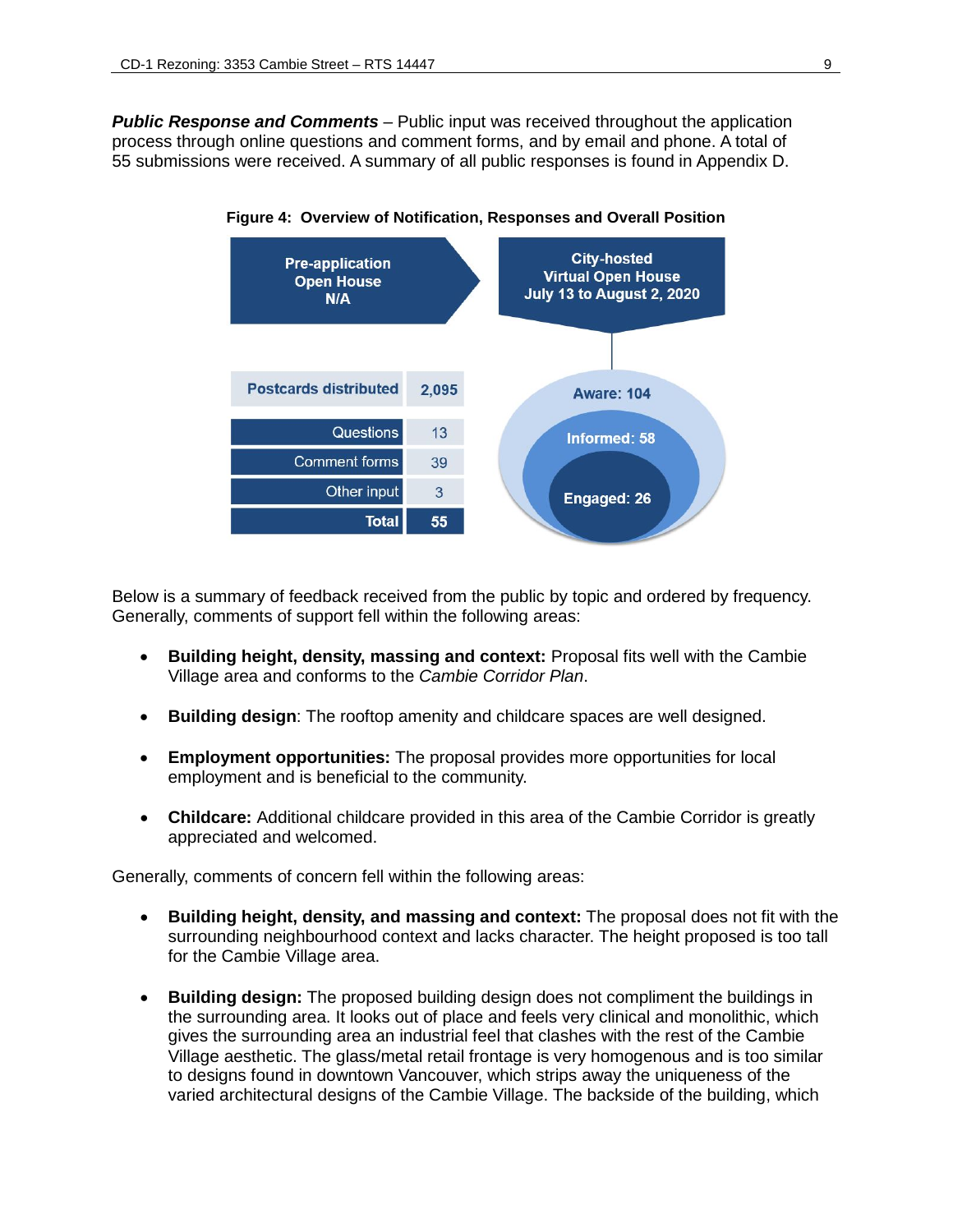acts as the entrance to the parkade, is a concern for residents as it faces Tupper Street directly, creating a visual discrepancy for residents facing the back of the building.

- **Local businesses:** Small local businesses are being pushed out by this redevelopment with no promises that they will return, creating a great loss for community members and a loss of character for the Cambie Village area. Concerns over the type of replacement business which may be chain restaurants and stores, and over the impact that this will have on the unique nature of the Cambie Village.
- **Shadowing:** Concerns over shadowing for the surrounding buildings, as well as the houses directly west of the proposed building.
- **Traffic:** Influx of traffic onto Tupper Street is a concern, as this street has seen an increased amount of traffic in recent years.

#### *Response to Public Comments*

*Height, Density, and Form of Development* – The proposed use and form of development is generally consistent with the expectations of the *Cambie Corridor Plan.*

*Neighbour Character and Architectural Fit* – The built form guidelines in the *Plan* for this area include guidance for retail frontages to encourage street character with identifiable, inviting, continuous and transparent shop fronts. The intent is to achieve smaller retail spaces, which reinforce the scale of a walkable shopping street. The application is proposing four spaces to maintain the small scale of the storefronts. Conditions related to refinements to the massing, architectural expression, materiality, and public realm are included in Appendix B and will be further reviewed through the development permit process.

*Displacement of small businesses* – Leases in the proposed new building will be managed by the owner/lessor. The City currently does not have policy to regulate commercial displacement through redevelopment. The owner/lessor is encouraged to work with the current tenants to keep them informed of development timelines and provide options for first right-of-refusal. The City has ongoing work to develop options for supporting commercial tenants. On October 22, 2020, Council received the *Employment Lands & Economy Review Phase 2 Report: Emerging Directions for Consideration Through Vancouver Plan* and directed staff to continue working with community stakeholders, the public and key partners to refine and expand the directions through the Vancouver Plan process. Supports for commercial tenants, including options for mitigating the impacts of commercial redevelopment, were identified as important directions for consideration as part of the Vancouver Plan and will be further developed through this initiative.

*Traffic and Parking* – Engineering staff reviewed the proposed development for transportation safety issues on site and adjacent to the site, and have included conditions in Appendix B to deliver improvements. Parkade access is required to be located at Tupper Street as it cannot be located along Cambie Street, as it would significantly impact pedestrian and vehicular traffic for this busy arterial street. The number of parking spaces is to meet the Parking By-law. Given the use and scale of the development, anticipated improvements, and its close proximity to frequent transit and cycling infrastructure, staff do not anticipate any meaningful impacts to existing roadway network operations or safety.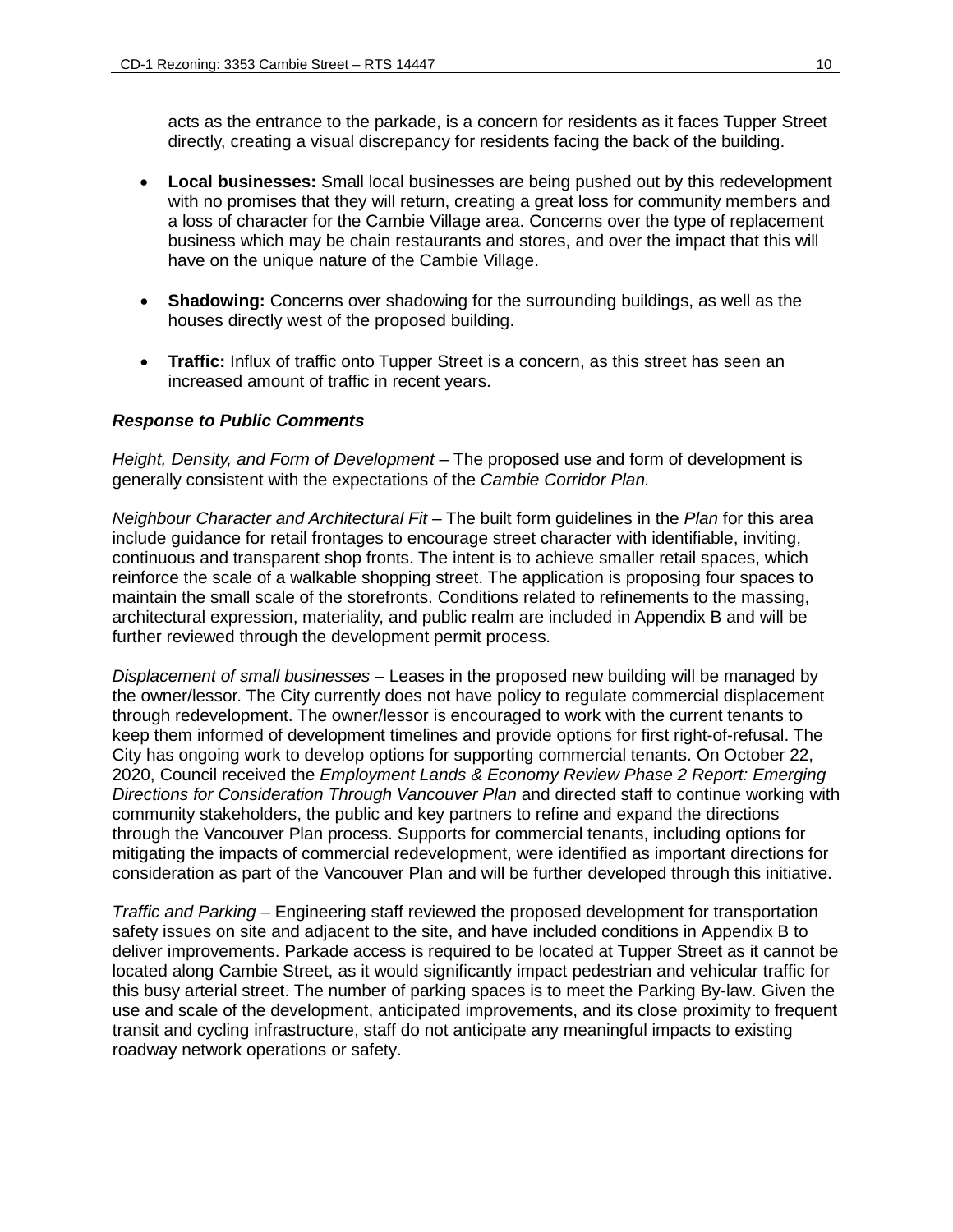### **8. Public Benefits**

*Development Cost Levies (DCLs)* – The site is subject to the City-wide DCL and the Utilities DCL, which will be calculated on the proposed 2,621 sq. m (28,213 sq. ft.) of commercial floor area. Based on rates in effect as of September 30, 2020, total DCLs of approximately \$577,520 are anticipated from this development. The private childcare facility proposed in this development is not eligible for the reduced childcare DCL rate because it would not meet the not-for-profit requirement stipulated in Vancouver DCL and Utilities DCL By-laws.

DCL rates are subject to future adjustment by Council including annual inflationary adjustments. DCLs are payable at building permit issuance based on rates in effect at that time. A development may qualify for 12 months of in-stream rate protection from DCL rate increases, provided that an application has been received prior to the rate adjustment. See the City's DCL [Bulletin](http://vancouver.ca/files/cov/Development-Cost-Levies-Bulletin.pdf) for details on DCL rate protection.

*Public Art Program* – The *Public Art Program for Rezoned Developments* requires rezoning applications, having a floor area of 9,290 sq. m (100,000 sq. ft.) or greater, to provide on-site artwork or cash-in-lieu as a condition of rezoning. As the proposed floor area is below the minimum threshold, no public art contribution will arise from this application.

*Community Amenity Contributions (CACs)* – Within the context of the City's *Financing Growth Policy* and the *Cambie Corridor Plan*, an offer of a CAC to address the impacts of rezoning can be anticipated from the owner of a rezoning site. CAC offers typically include either the provision of on-site amenities or a cash contribution towards other public benefits and they take into consideration community needs, area deficiencies and the impact of the proposed development on City services.

To provide more certainty and clarity and to improve processing efficiency for rezoning applications, an approach to CACs based on a target CAC rate has been implemented for mixed-use sites within the *Cambie Corridor Plan*. The target CAC for this area is based on a mixed-use development with commercial at grade and strata residential above. As this proposal is for an entirely commercial development with a privately-owned childcare facility, the fixed-rate CAC does not apply and the application underwent a negotiated CAC approach.

Staff have reviewed the applicant's development pro forma. The review compared the land value under existing C-2 zoning which allows for 2.5 FSR of strata residential with at-grade commercial, and comparing that to the proposed rezoning to 3.01 FSR of office use with childcare and at-grade commercial. Real Estate Services staff have concluded that the proposed rezoning does not provide greater land value above the existing zoning. As such, no CAC offering is proposed for this rezoning.

See Appendix F for details of the *Cambie Corridor Plan* Public Benefits Implementation Tracking and Appendix G for a summary of all of the public benefits for this application.

#### *Financial Implications*

Based on rates in effect as of September 30, 2020, total DCLs of approximately \$577,520 would be expected from this development.

No public art contribution or CAC is expected from this rezoning.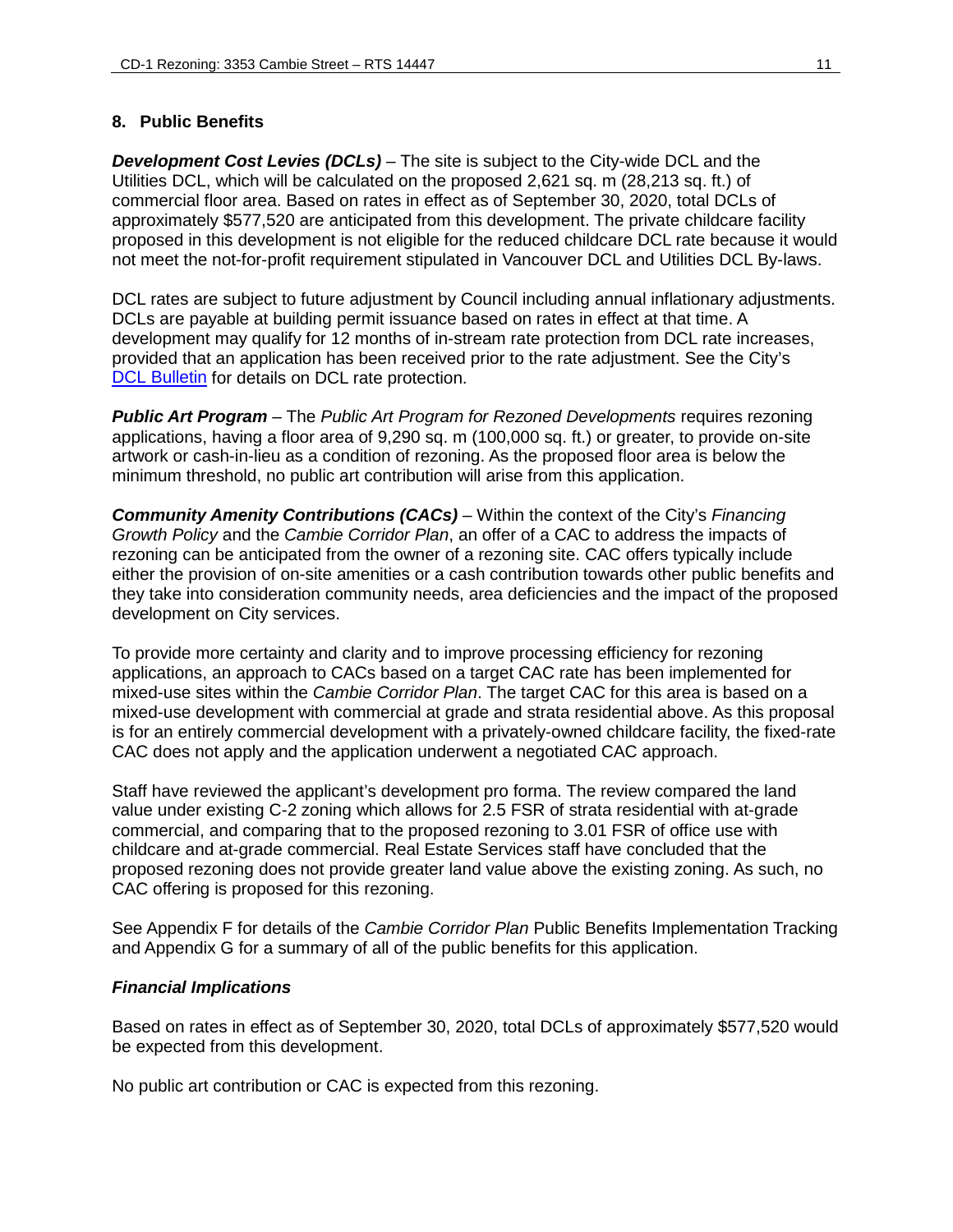#### *CONCLUSION*

Staff review of the application has concluded that the proposed land use, density, housing mix, form of development and public benefits are consistent with the intent of the *Cambie Corridor Plan*. Staff further conclude that the proposed form of development represents an appropriate urban design response to the site and context.

The General Manager of Planning, Urban Design and Sustainability recommends that the application be referred to Public Hearing together with the draft CD-1 By-law provisions generally shown in Appendix A with a recommendation that these be approved, subject to the Public Hearing, along with the conditions of approval listed in Appendix B, including approval in principle of the form of development as shown in plans included as Appendix E.

\* \* \* \* \*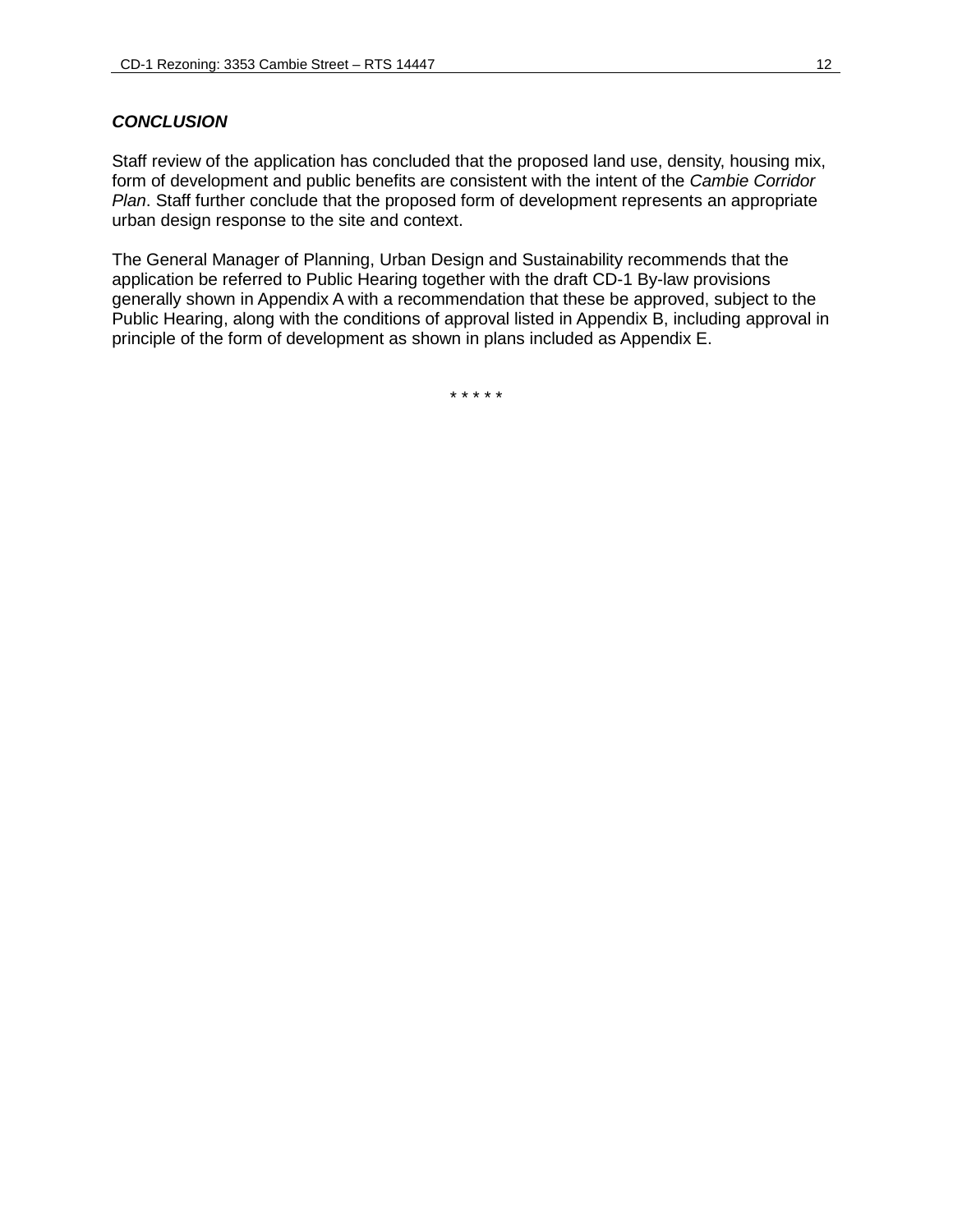## **3353 Cambie Street DRAFT BY-LAW PROVISIONS**

Note: A By-law to rezone an area to CD-1 will be prepared generally in accordance with the provisions listed below, subject to change and refinement prior to posting.

### **Zoning District Plan Amendment**

1. This By-law amends the Zoning District Plan attached as Schedule D to By-law No. 3575, and amends or substitutes the boundaries and districts shown on it, according to the amendments, substitutions, explanatory legends, notations, and references shown on the plan marginally numbered Z-( ) attached as Schedule A to this By-law, and incorporates Schedule A into Schedule D of By-law No. 3575.

[*Note: Schedule A, not attached to this appendix, is a map that amends the City of Vancouver zoning map. Should the rezoning application be referred to public hearing, Schedule A will be included with the draft by-law that is prepared for posting*.]

#### **Designation of CD-1 District**

2. The area shown within the heavy black outline on Schedule A is hereby designated CD-1 ( ).

#### **Uses**

- 3. Subject to Council approval of the form of development, to all conditions, guidelines and policies adopted by Council, and to the conditions set out in this By-law or in a development permit, the only uses permitted within CD-1 ( ), and the only uses for which the Director of Planning or Development Permit Board will issue development permits are:
	- (a) Cultural and Recreational Uses;
	- (b) Office Uses;
	- (c) Retail Uses;
	- (f) Service Uses;
	- (g) Institutional Uses;
	- (h) Accessory uses, customarily ancillary to the uses permitted in this section.

#### **Conditions of use**

- 4. All commercial uses and accessory uses must be carried on wholly within a completely enclosed building, except for the following:
	- (a) Farmers' Market;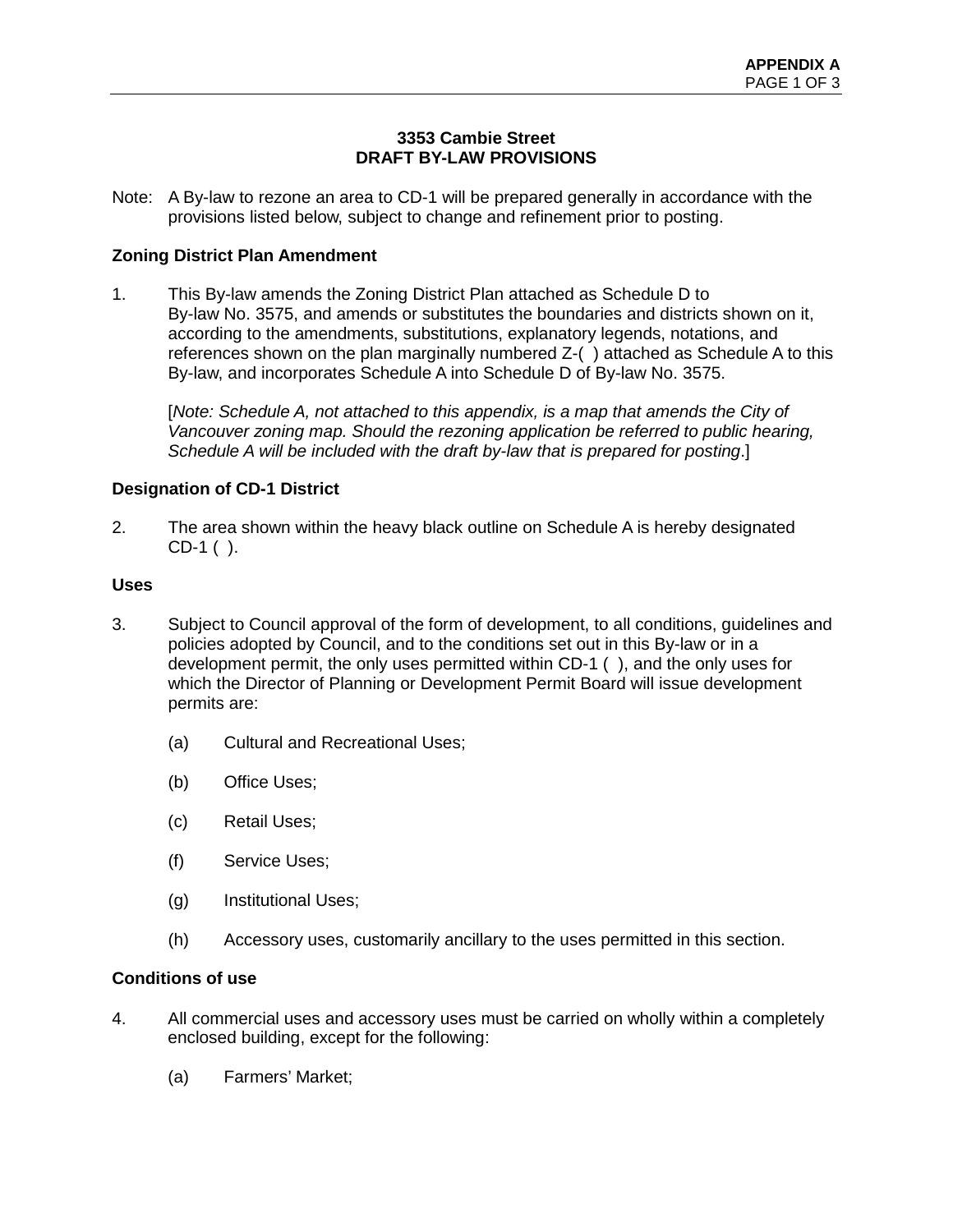- (b) Neighbourhood Public House;
- (c) Public Bike Share;
- (d) Restaurant; and
- (d) Display of flowers, plants, fruits and vegetables in conjunction with a permitted use.

#### **Floor area and density**

- 5.1 Computation of floor area must assume that the site area is 871.4  $m^2$ , being the site area at the time of the application for the rezoning application evidenced by this By-law, and before any dedications.
- 5.2 The floor space ratio for all uses combined must not exceed 3.01.
- 5.3 The total floor area must include a minimum of 400  $\text{m}^2$  for a Child Day Care Facility.
- 5.4 Computation of floor area must include all floors of all buildings, having a minimum ceiling height of 1.2 m, both above and below ground level, measured to the extreme outer limits of the buildings.
- 5.5 Computation of floor area must exclude:
	- (a) balconies and decks and any other appurtenances which, in the opinion of the Director of Planning, are similar to the foregoing, provided that:
		- (i) the total area of these exclusions does not exceed 12% of the floor area being provided;
		- (ii) the balconies must not be enclosed for the life of the building.
	- (b) patios and roof gardens, if the Director of Planning first approves the design of sunroofs and walls;
	- (c) where floors are used for off-street parking and loading, the taking on or discharging of passengers, bicycle storage, heating and mechanical equipment, or uses, which in the opinion of the Director of Planning are similar to the foregoing, those floors or portions thereof so used, which are at or below base surface, except that the exclusion for a parking space must not exceed 7.3 m in length.
- 5.6 Computation of floor area may exclude amenity areas, except that the total exclusion for amenity areas must not exceed 10% of the total floor area.

#### **Building Height**

6. Building height, measured from base surface, must not exceed 24 m.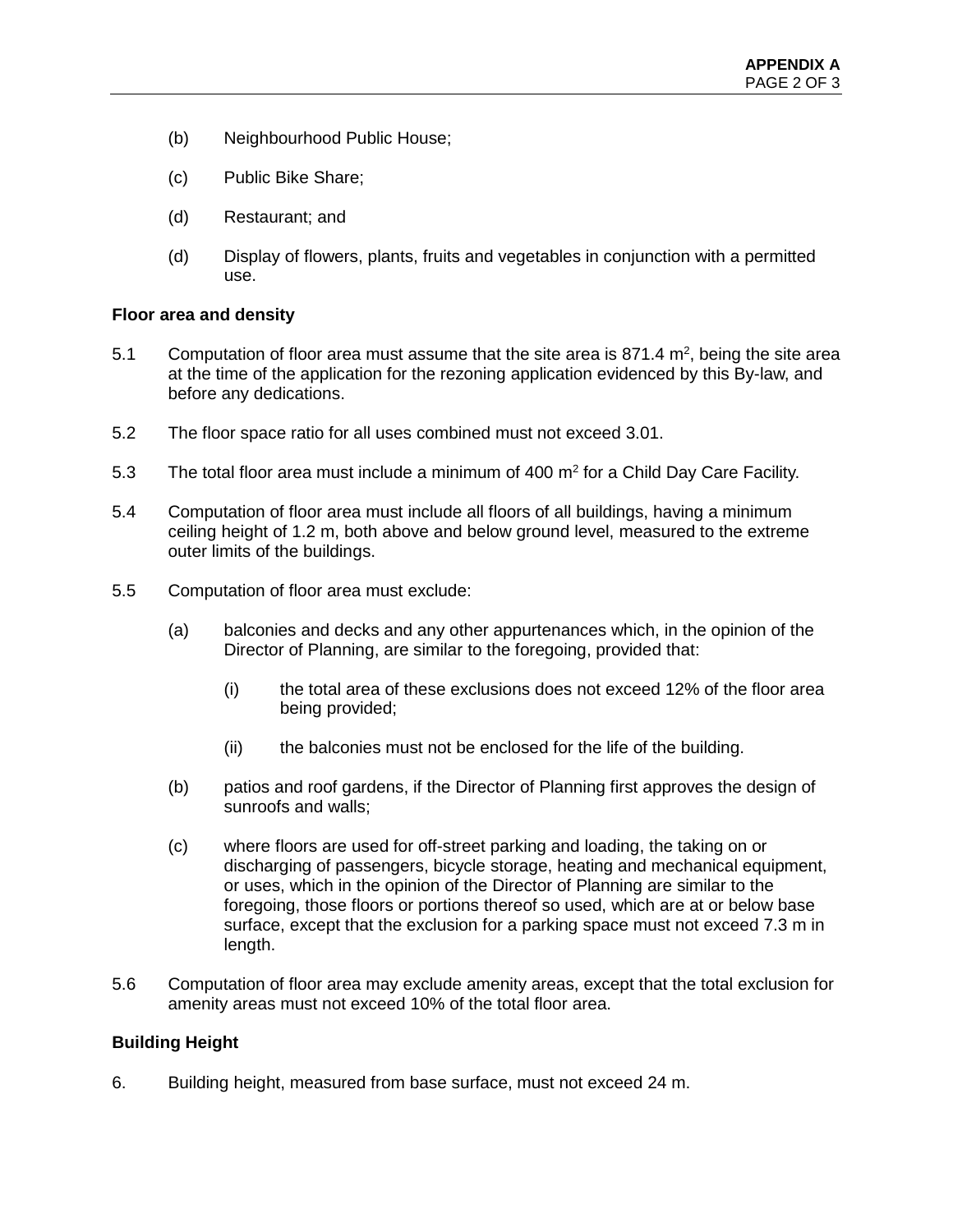# **Zoning and Development By-law**

7. Sections 2 through 14 of the Zoning and Development By-law apply to this CD-1 ( ).

\* \* \* \* \*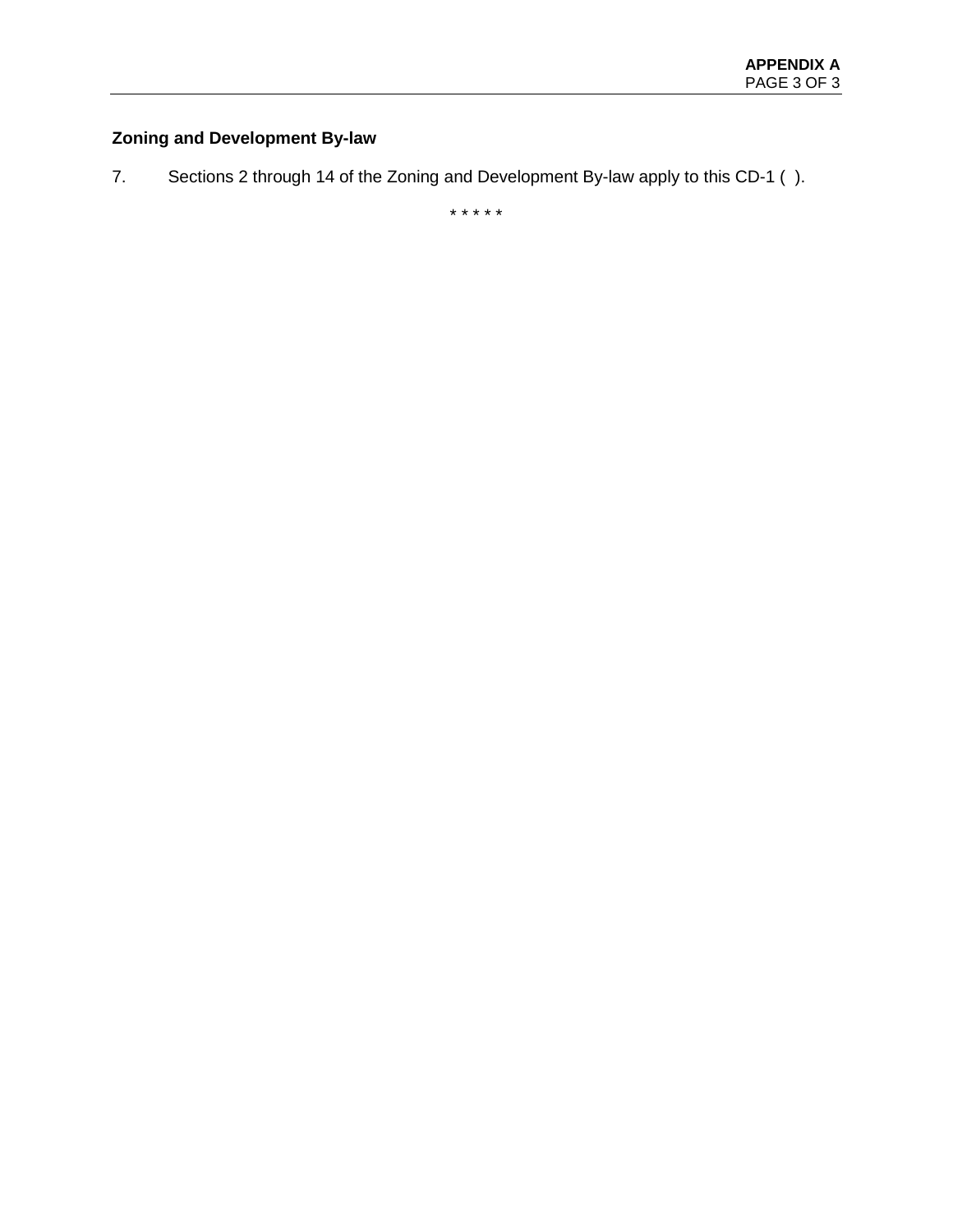### **3353 Cambie Street CONDITIONS OF APPROVAL**

*Note: If the application is referred to a public hearing, these Conditions of Approval will be referenced in the Summary and Recommendations included in the hearing agenda package. Any changes to the conditions approved by Council will be contained in its decision. Applicants are advised to consult the hearing minutes for any changes or additions to these conditions.* 

## **PART 1: CONDITIONS OF APPROVAL OF THE FORM OF DEVELOPMENT**

*Note: Consideration by Council at the public hearing of the proposed form of development is in reference to plans prepared by Radiant City Architecture, received June 4, 2020, and supplemental drawings received January 21, 2021, and provides that the Director of Planning may allow minor alterations to this form of development when considering the detailed scheme of development submitted with the development application.* 

THAT, prior to approval by Council of the form of development, the Applicant shall obtain approval of a development application by the Director of Planning who shall have particular regard to the following:

#### **Urban Design**

- 1.1 Design development to better integrate the design with the Cambie Village neighbourhood character, including:
	- (a) On Cambie Street, the design should reference the highly detailed facades and smaller-scale storefronts in the context; and,
	- (b) On Tupper Street, the design should introduce elements to modify scale to better relate to the residential context, animate the public realm, and integrate required services such as the PMT and parkade entrance into the overall design.

Note to Applicant: A better fit with the neighbourhood character can be achieved through careful choice and location of high-quality materials, and further consideration of window proportions, storefront treatments, and weather protection. A more solid expression with durable materials consistent with the context (such as brick) should be provided for Level 1 to 3, with areas of greater transparency limited to the uppermost levels. Canopies at the rear daycare and restaurant entrances, and enclosure of the parkade entry with a high-quality gate should be provided. Exposed sidewalls should be articulated to create visual interest and minimize their impact in the neighbourhood. At Tupper Street, the guardrail height for the roof deck may be increased to create a higher wall at the western edge of the daycare play area, which would also provide a noise buffer for this use.

1.2 Design development to improve the pedestrian experience of Tupper Street consistent with the expectations of the *Cambie Corridor Public Realm Plan*.

Note to Applicant: Improvements to the public realm interface should include additional open space at the childcare and restaurant entrances at Tupper Street for patio seating, benches for waiting and gathering, landscaping, and other treatments to add character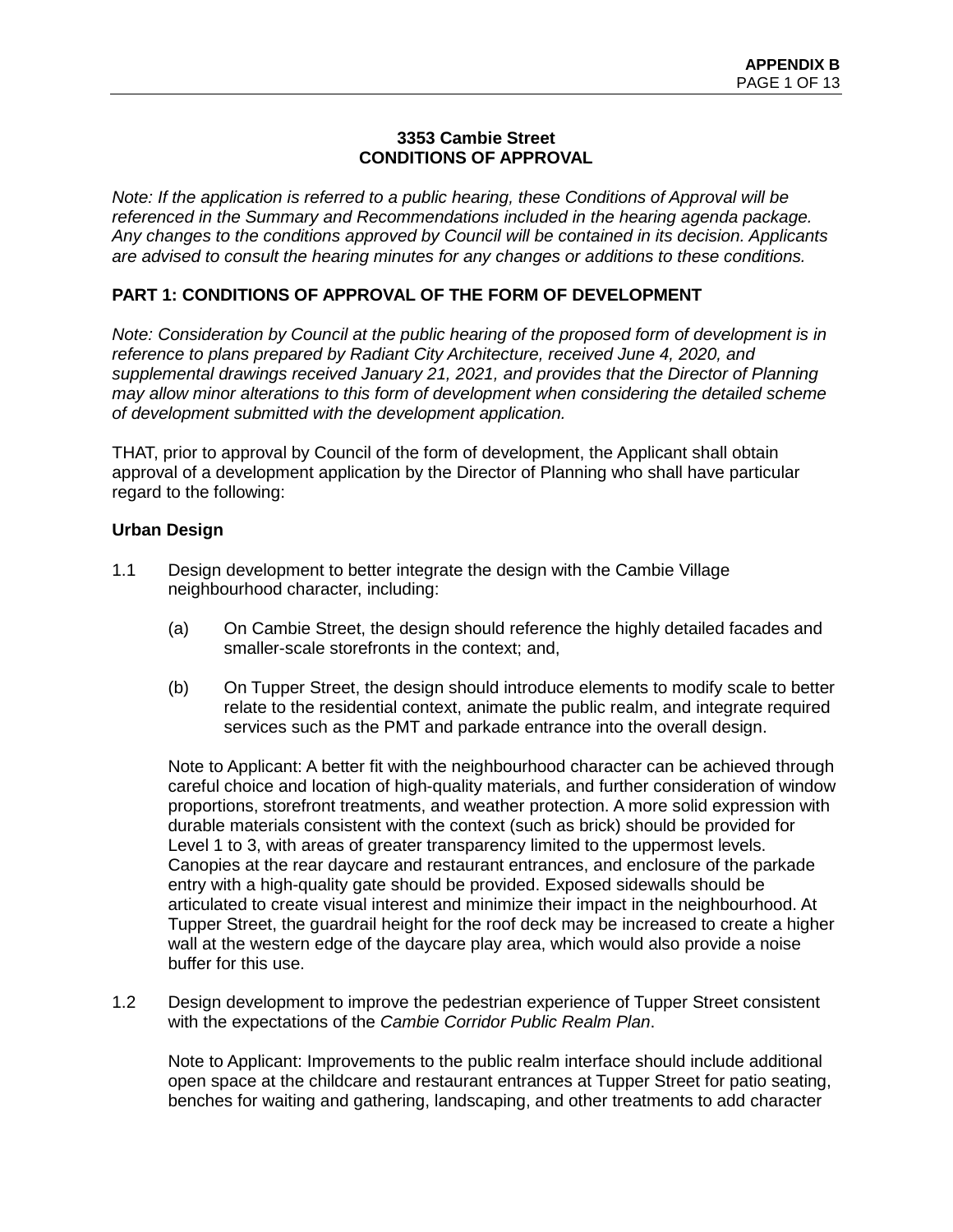to Tupper Street. A building setback of 1.2-1.8 m (4-6 ft.) should be provided to accommodate such features as recommended in the *Cambie Corridor Public Realm Plan*.

1.3 Design development to the street-wall height along Cambie Street by providing additional setbacks above Level 3 to improve the transition to existing and future development.

Note to Applicant: This will provide better alignment with height and setbacks for C-2 buildings.

1.4 Design development to ensure viable retail height as recommended in the *Cambie Corridor Plan*.

Note to Applicant: An increase in the floor-to-floor height should be provided for the ground-floor commercial units to a minimum 4.6 m (15 ft.). An increase in the overall building height is not anticipated with this change.

1.5 Design development for provision of a knockout panel at bottom of entry ramp for future access to neighbouring lot to the south.

Note to Applicant: This could be provided by reconfiguring garbage/recycling area to be in alignment with the adjacent parking stalls to provide a minimum 7 m (23 ft.) wide panel. Provision of a future shared access agreement may be required should there be future development to the south.

1.6 Design development to provide robust green roof. Ensure proposed green roof meets the expectations of the *Roof-mounted Energy Technologies and Green Roofs Bulletin*.

Note to Applicant: The minimum percentage of intensive or extensive green roof specified in the bulletin should be provided.

1.7 Identification on the architectural drawings of any built features intended to create a bird friendly design.

Note to Applicant: Refer to the *Bird Friendly Design Guidelines* for examples of built features that may be applicable, and provide a design rationale for the features noted. For more information, see the guidelines at [http://former.vancouver.ca/commsvcs/guidelines/B021.pdf.](http://former.vancouver.ca/commsvcs/guidelines/B021.pdf)

#### **Crime Prevention through Environmental Design (CPTED)**

- 1.8 Design development to respond to CPTED principles, having particular regard for:
	- (a) Theft in underground parking;
	- (b) Visibility at doors, lobbies;
	- (c) Encouraging natural surveillance;
	- (d) Site lighting developed with considerations for safety and security; and
	- (e) Reduced opportunities for graffiti.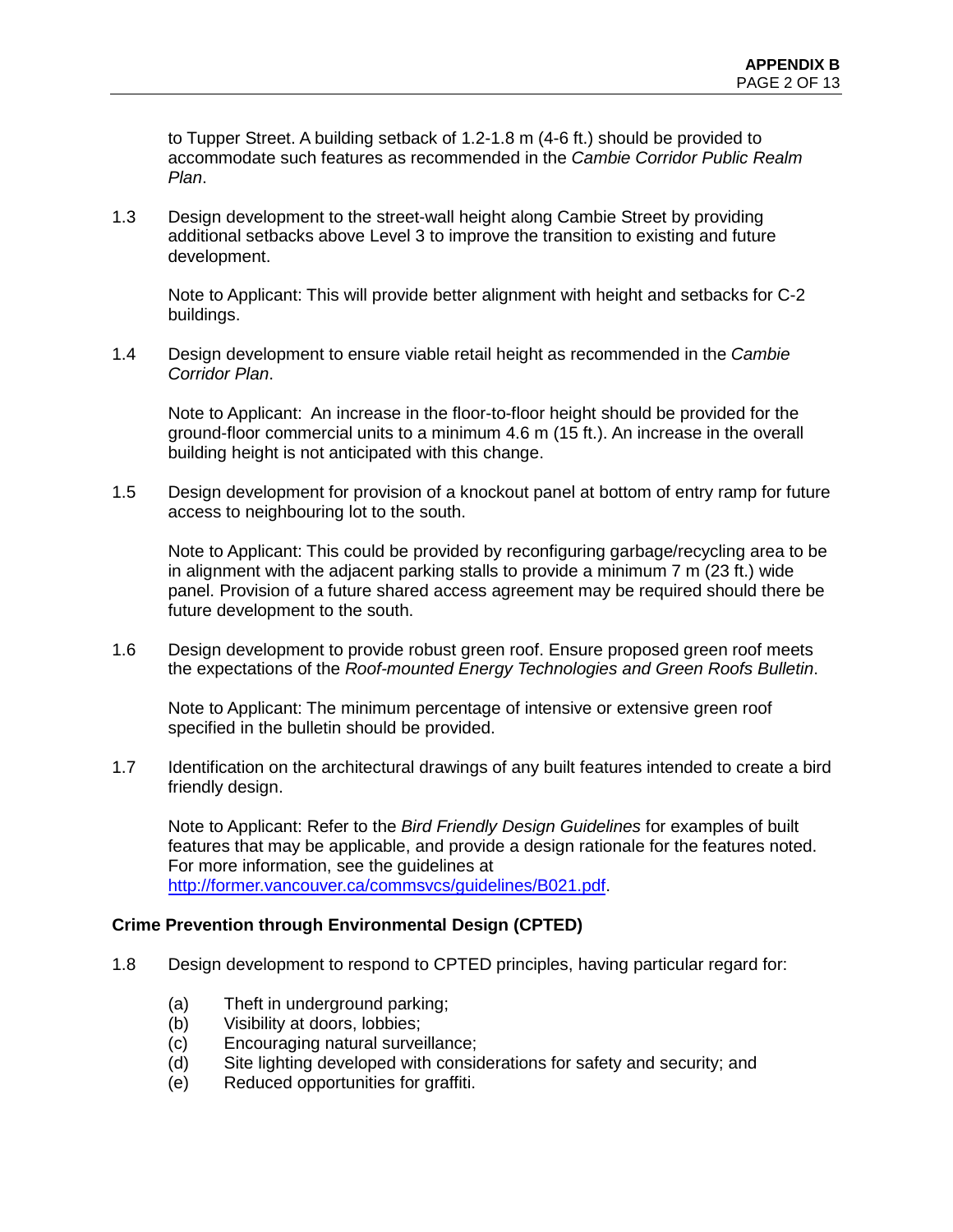## **Landscape Design**

1.9 Design development to enhance active pedestrian environment at Cambie Street.

Note to Applicant: This can be achieved by including public realm features such as benches, planters, weather protection, etc. Refer to Urban Design condition 1.2.

1.10 Design development to improve south and west edge treatments at the childcare outdoor space on second floor.

Note to Applicant: This can be achieved by combining the proposed fence around the play area with soft landscaping to provide visual depth, screening and layering.

- 1.11 Design consideration to expand landscape programming on roof amenity to include opportunities for common social interactions.
- 1.12 Design development to upgrade and enhance the lane interface.

Note to Applicant: Landscape materials should be incorporated adjacent to the lane through provision of climbing plants, hanging plants from roof above, and/or shrubs and trees of suitable growing habit.

- 1.13 Design development to the Integrated Rainwater Management Strategy to explore opportunities for on-site rainwater infiltration and soil absorption, as follows:
	- (a) maximize natural landscape best management practices;
	- (b) minimize the necessity for hidden mechanical water storage;
	- (c) increase the amount of planting to the rooftop areas, where possible;
	- (d) use permeable paving;
	- (e) employ treatment chain systems (gravity fed, wherever possible); and
	- (f) use grading methods to direct water to soil and storage areas.

Note to Applicant: Refer to the City of Vancouver Integrated Rainwater Management Plan (I.R.M.P), Vol.1 & 2 for further information. A consulting engineer (subject matter expert) will need to be engaged and early-phase soil analysis will be needed. Further comments may be outstanding at the development permit stage.

- 1.14 Provision of plans, plan details and documentation/calculations that support integrated rainwater management, including absorbent landscapes, soil volumes and detention systems, as follows:
	- (a) detailed storm water report with calculations describing how the various best management practices contribute to the quality and quantity targets;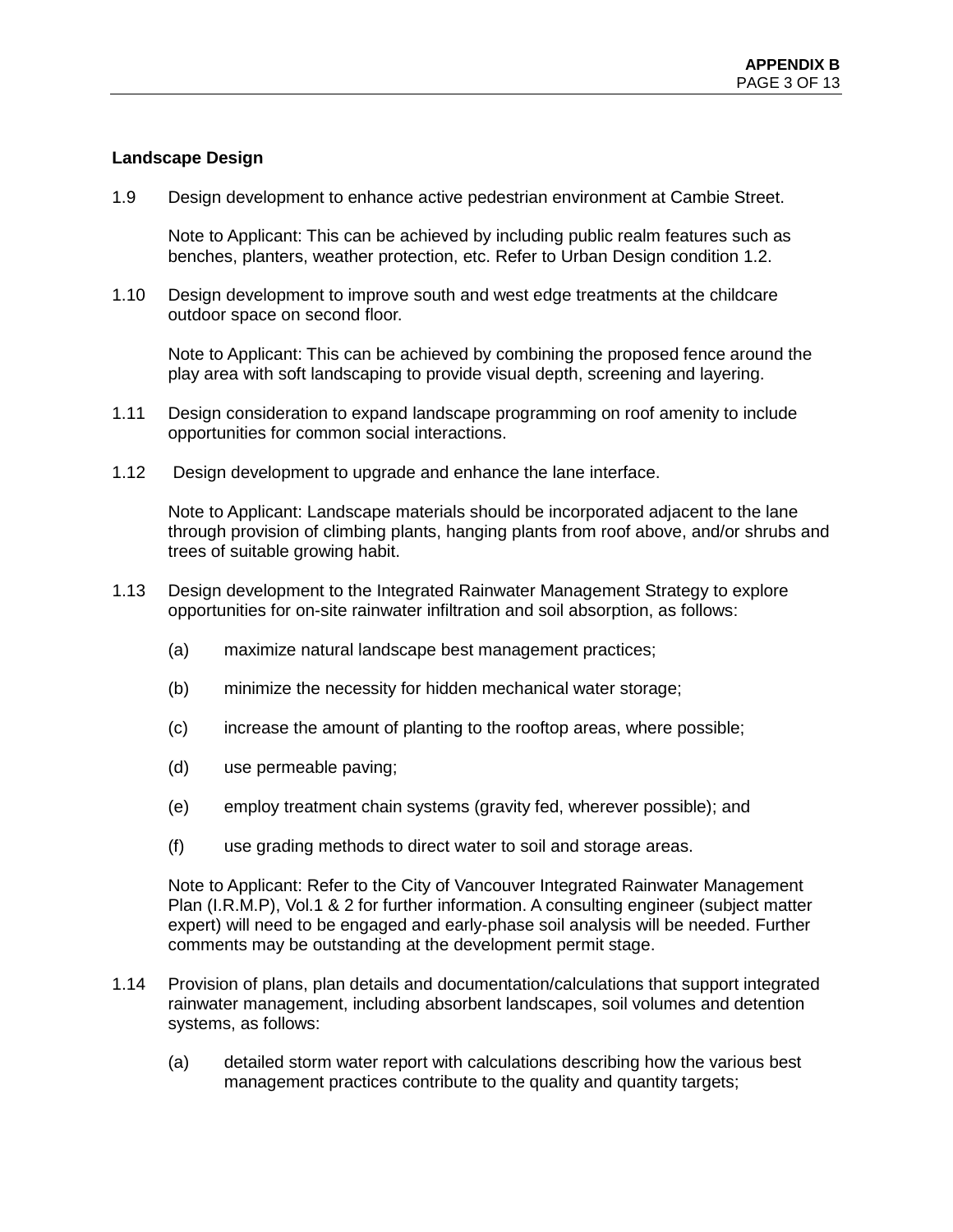- (b) a separate soil volume overlay plan with schematic grading indicating intent to direct rainwater to infiltration zones; and
- (c) an overlay plan that shows amount and ratio of vegetative cover (green roof), permeable/impermeable hardscaping and notations describing the storage location of rainwater falling on each surface, including roofs.

Note to Applicant: The sustainable summary water balance calculations assume soil volumes are capable of receiving rainwater are only valid if water is directed from hard surfaces to infiltration zones.

1.15 Provision of a detailed Landscape Plan illustrating soft and hard landscaping.

Note to Applicant: The plans should be at 1/8 in.: 1 ft. scale minimum. The Plant list should include the common and botanical name, size and quantity of all existing/ proposed plant material. Plant material should be clearly illustrated on the Plan and keyed to the Plant List. The landscape plan should include the public realm treatment (to the curb) and all existing or proposed street trees, adjoining walkways, surface materials, PMT/Vista transformers and public utilities such as lamp posts, hydro poles, fire hydrants.

1.16 Provision of detailed architectural and landscape cross-sections (minimum 1/4-in. scale) through common open spaces, patio areas and the public realm.

Note to Applicant: The sections should illustrate, the slab design and location, the soil profile, tree root ball, tree canopy and any associated landscaping. For private patios and amenity areas, illustrate and dimension planters on slab, planter sizes (inside dimension), soil, root ball, retaining walls, steps, patios and portions of the adjacent building, such as residential units or amenity rooms.

1.17 Coordination for the provision of new street trees or any proposed City-owned tree removals adjacent to the development site, where applicable.

Note to Applicant: New street trees to be shown and confirmed on the development permit plans. Contact Engineering Services (Streets Design Branch) at 604-871-6131 to confirm tree planting locations and Park Board at 3-1-1 for tree species selection and planting requirements. Provide a notation on the plan as follows, "*Final spacing, quantity and tree species to the satisfaction of the General Manager of Engineering Services. New trees must be of good standard, minimum 6cm caliper, and installed with approved root barriers, tree guards and appropriate soil. Root barriers shall be 8 feet long and 18 inches in. Planting depth of root ball must be below sidewalk grade. Call Park Board for inspection after tree planting completion*".

1.18 Provision of high efficiency irrigation for all planted areas and hose bibs for all patios and common areas greater than 9.3 sq. m (100 sq. ft.).

Note to Applicant: On the plan, illustrate irrigation connection points and hose bib symbols accurately and provide a highlighted note to verify the irrigation is to be designed and constructed. Hose bibs are requested to encourage patio gardening and hand watering on private patio and amenity decks.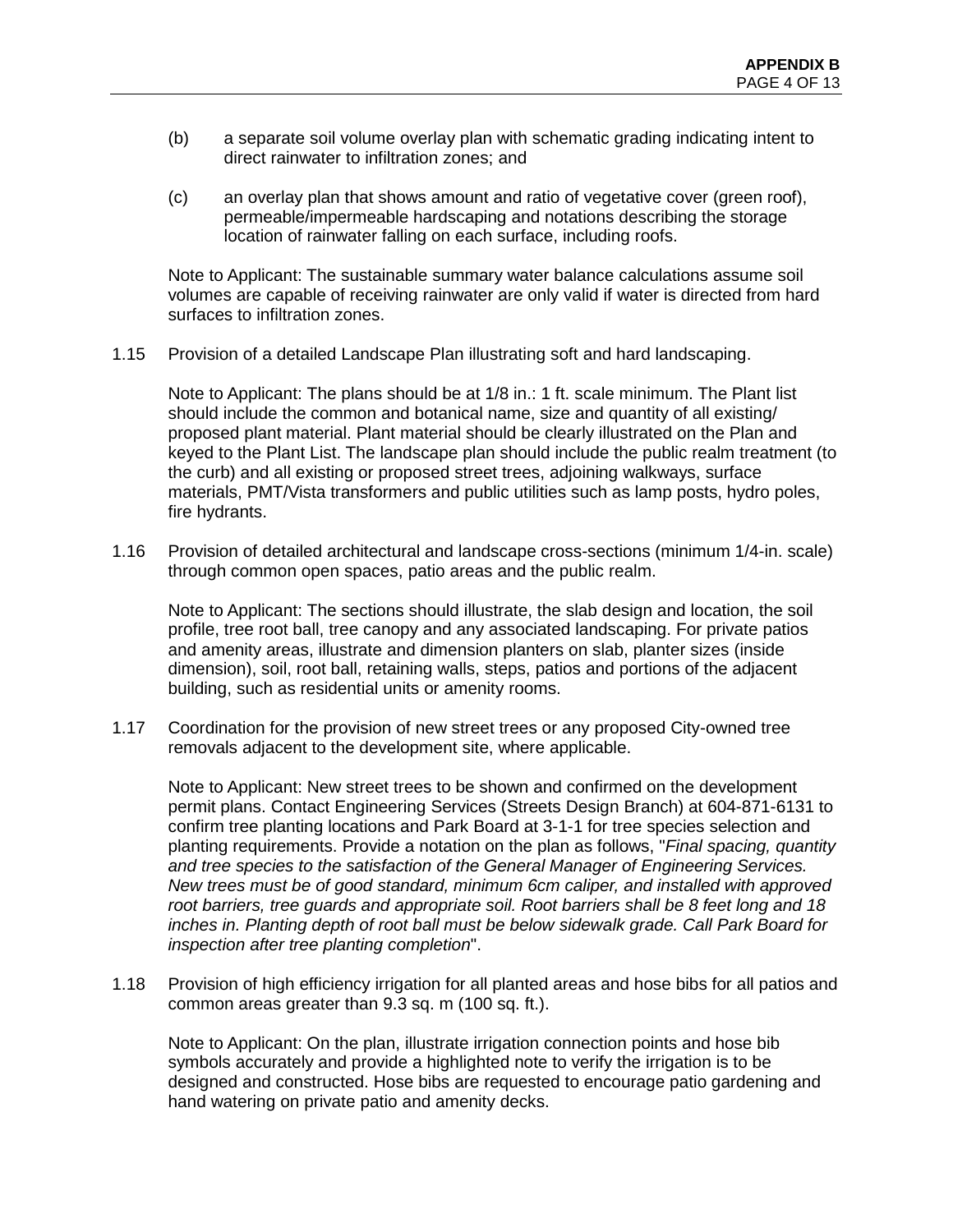1.19 Provision of an outdoor Lighting Plan.

### **Sustainability**

1.20 All new buildings in the development will meet the requirements of the Green Buildings Policy for Rezonings (amended May 2, 2018), including all requirements for Near Zero Emissions Buildings (i.e. Passive House certified or alternate near zero emissions standard approved by the Director of Sustainability), or Low Emissions Green Buildings. The requirements for Low Emissions Green Buildings are summarized at <http://guidelines.vancouver.ca/G015.pdf>

Note to Applicant: The Applicant will be required to demonstrate that the development is on track to achieve the above requirements at each stage of permit. For more detail on the above requirements and what must be submitted at each stage, refer to the most recent bulletin *Green Buildings Policy for Rezonings –Process and Requirements*  (amended April 28, 2017 or later).

### **Engineering**

1.21 Parking, loading, and bicycle spaces shall be provided and maintained according to the provisions of the Vancouver Parking By-law.

Note to Applicant: Staff may support provision of 2 Class A loading spaces in lieu of a reduction of 1 Class B loading space, for a total of 3 Class A and 1 Class B loading spaces to be provided on site.

1.22 Design development to improve access and design of loading spaces and comply with the Parking and Loading Design Supplement.

Note to Applicant: Staff may support provision of 2 Class A loading spaces in lieu of a reduction of 1 Class B loading space, for a total of 3 Class A and 1 Class B loading spaces to be provided on site.

1.23 Water Sustainability Act: Construction dewatering is a Water Use Purpose under the Water Sustainability Act requiring a provincial Approval or License. Applications for provincial Approvals or Licenses can be completed online. The application will be received and accepted into the province's online system, and the provincial authorizations team strives for 140 days to get the approval to the Applicant. The approval holder must be able to produce their approval on site so that it may be shown to a government official upon request. Dewatering before this approval is granted is not in compliance with the provincial Water Sustainability Act. Provide a letter confirming acknowledgement of the condition.

For more information: [https://www2.gov.bc.ca/gov/content/environment/air-land](https://www2.gov.bc.ca/gov/content/environment/air-land-water/water/water-licensing-rights/water-licences-approvals)[water/water/water-licensing-rights/water-licences-approvals](https://www2.gov.bc.ca/gov/content/environment/air-land-water/water/water-licensing-rights/water-licences-approvals)

1.24 Provision of any gas service to connect directly to the building without any portion of the service connection above grade within the road right of way.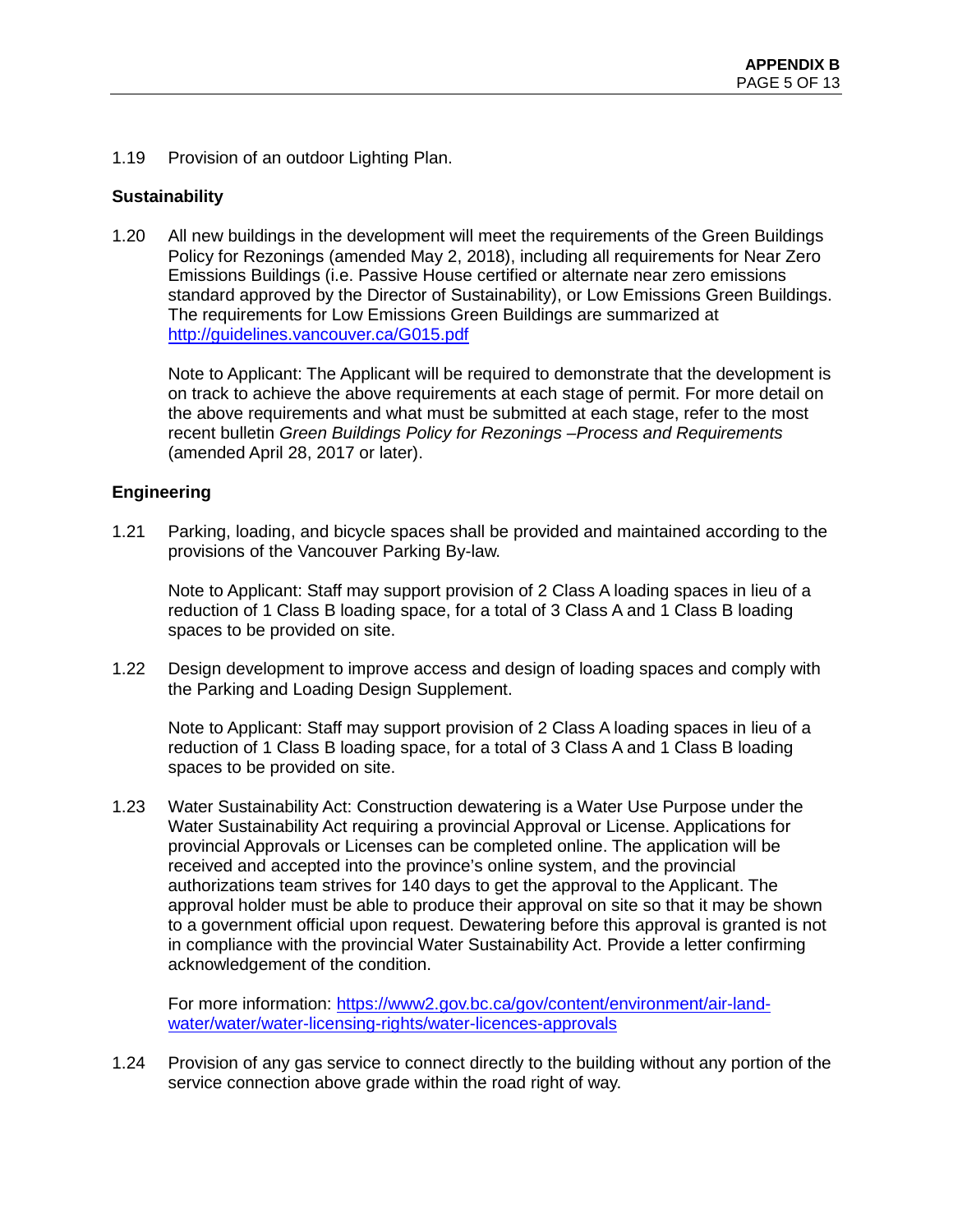- 1.25 Provision of construction details to determine ability to meet municipal design standards for shotcrete removal (Street Restoration Manual section 02596 and Encroachment Bylaw (#4243) section 3A) and access around existing and future utilities adjacent your site. Current construction practices regarding shotcrete shoring removals have put City utilities at risk during removal of encroaching portions of the shoring systems. Detailed confirmations of these commitments will be sought at the building permit stage with final design achievements certified and confirmed with survey and photographic evidence of removals and protection of adjacent utilities prior to building occupancy. Provision of written acknowledgement of this condition is required. Please contact Engineering Services for details.
- 1.26 The owner or representative is advised to contact Engineering to acquire the project's permissible street use. Prepare a mitigation plan to minimize street use during excavation and construction (i.e. consideration to the building design or sourcing adjacent private property to construct from) and be aware that a minimum 60 days lead time for any major crane erection / removal or slab pour that requires additional street use beyond the already identified project street use permissions.
- 1.27 Provision of generous and continuous weather protection on Cambie Street.
- 1.28 Design development to improve access and design of bicycle parking and comply with the Bicycle Parking Design Supplement:
	- (a) Provision of wayfinding signage to the Class B bicycle parking spaces located at the lane.
	- (b) Provision of minimum 10% bicycle parking lockers accommodating a maximum of one bicycle each.
	- (c) Provision of minimum 5% oversized bicycle parking as per Parking By-law.
	- (d) Provision of automatic door openers for all doors providing access to Class A bicycle storage.
- 1.29 The following information is required for drawing submission at the development permit stage to facilitate a complete Transportation review:
	- (a) A complete tech table is required showing the calculations for the minimum required parking, loading, bicycle spaces and the number of spaces being provided.
	- (b) All types of parking and loading spaces individually numbered, and labelled on the drawings.
	- (c) Dimension of column encroachments into parking stalls.
	- (d) Show all columns in the parking layouts.
	- (e) Dimensions for typical parking spaces.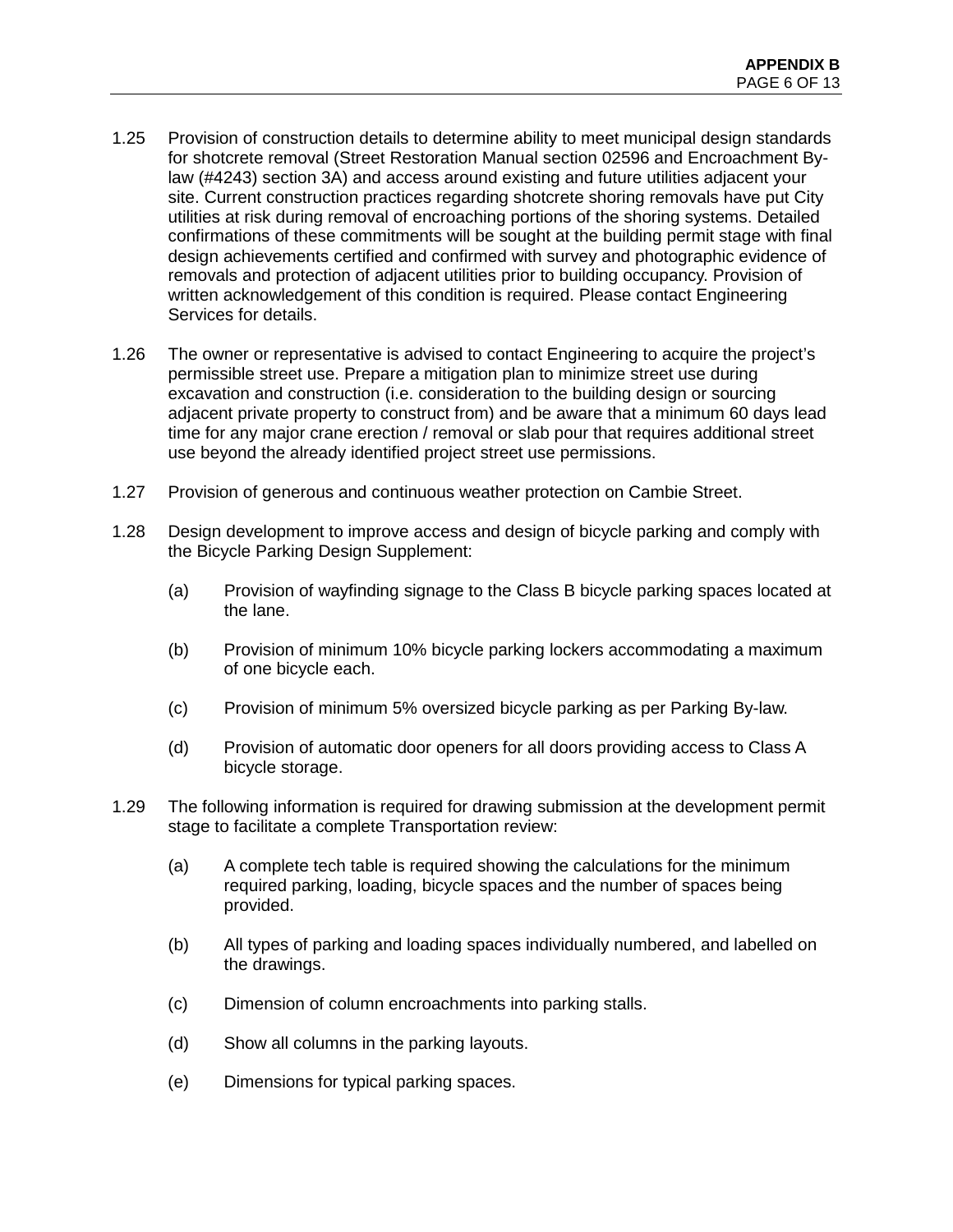- (f) Dimensions of additional setbacks for parking spaces due to columns and walls.
- (g) Dimensions of manoeuver aisles and the drive aisles at the parkade entrance and all gates.
- (h) Section drawings showing elevations and minimum vertical clearances for parking levels, loading bays, ramps, and security gates. These clearances must consider mechanical projections and built obstructions.
- (i) Areas of minimum vertical clearances labelled on parking levels.
- (j) Design elevations on both sides of the ramps and drive aisles at all breakpoints, loading bays, disability spaces, and at all entrances. The slope and length of the ramped sections at all breakpoints to be shown on the submitted drawings.
- (k) Indicate the stair-free access route from the Class A bicycle spaces to reach the outside. Stair ramps are not generally acceptable.
- (l) Existing street furniture including bus stops, benches etc. to be shown on plans.
- (m) The location of all poles and guy wires to be shown on the site plan.
- 1.30 Prior to Development Permit, provide a Final Hydrogeological Study which addresses the following conditions:
	- (a) Per the Preliminary Hydrogeological Study dated December 19th, 2019, include the results of the proposed hydrogeological investigation in a Final Hydrogeological Report;
	- (b) Provide a quantitative estimate (in litres per minute) of both the anticipated construction dewatering/drainage rate and the permanent (post-construction) dewatering/drainage rate. Provide calculations and details of the methodology used to determine the dewatering rates. Note that the *Groundwater Management Bulletin* defines groundwater as all water occurring below the surface of the ground within voids within a soil or rock matrix, and includes perched aquifers. Note also that terms such as "negligible" are not acceptable; and
	- (c) The Preliminary Hydrogeological Study did not consider long term groundwater seepage from perched groundwater, however the Environmental Site Assessment provided by Keystone Environmental identifies perched groundwater on site. Permanent discharge of groundwater (perched or static) to the sewer will be reviewed for approval by the City Engineer.
- 1.31 Remove existing driveway on Tupper Street and replace with full height curb, boulevard and sidewalk to current City standards.
- 1.32 Remove existing structures from future property dedication area along Cambie Street and replace with sidewalk.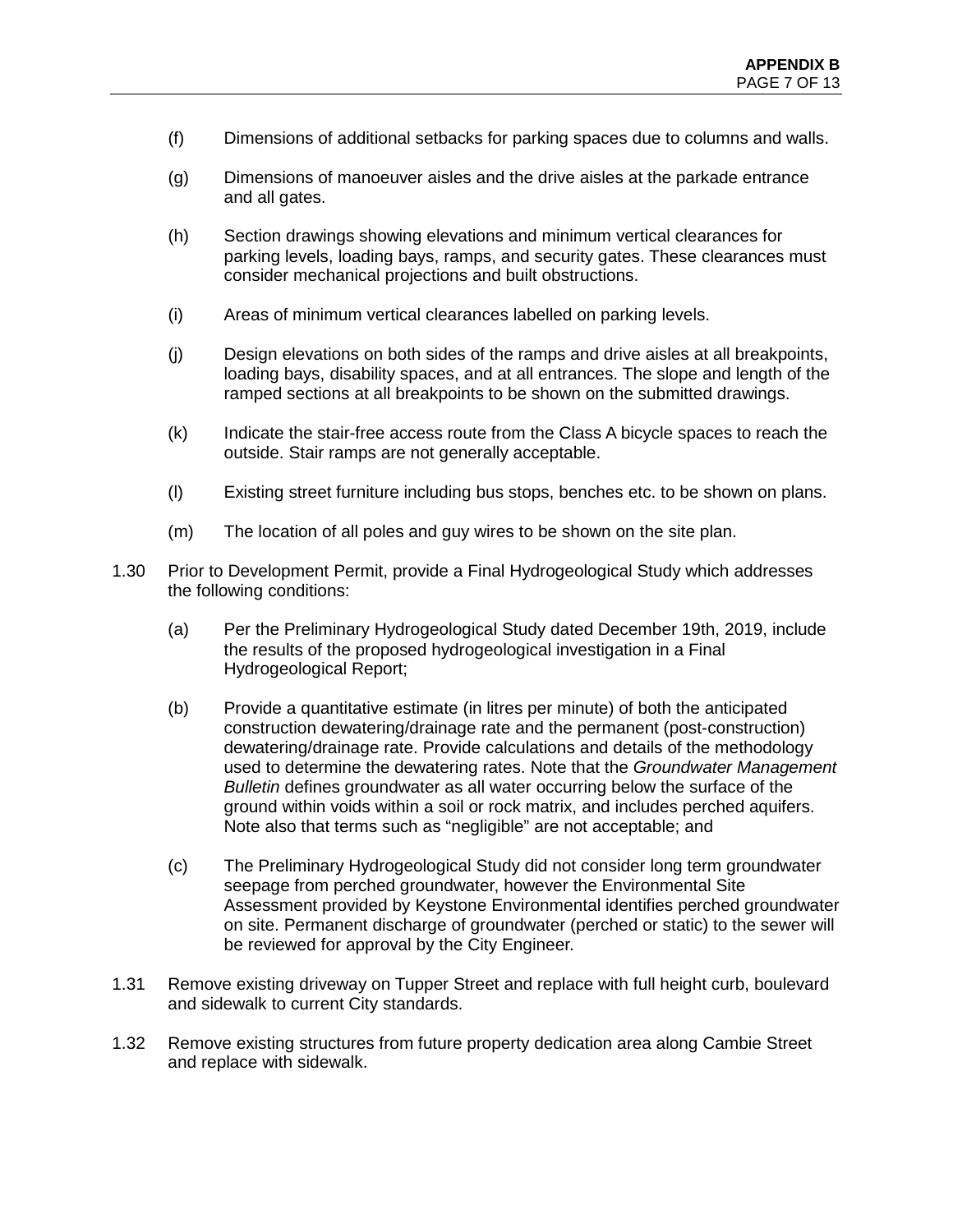- 1.33 Show all City of Vancouver supplied building grades on landscape and architectural plans.
- 1.34 Follow Cambie Village streetscape guidelines.
- 1.35 The following statement is to be placed on the landscape plan: *This plan is "NOT FOR CONSTRUCTION" and is to be submitted for review to Engineering Services a minimum of 8 weeks prior to the start of any construction proposed for public property. No work on public property may begin until such plans receive "For Construction" approval and related permits are issued. Please contact Engineering, Development Services and/or your Engineering, Building Site Inspector for details."*

#### **Green Infrastructure**

1.36 Provision of a draft final Rainwater Management Plan (RWMP) prior to Development Permit issuance. As it is acknowledged that not all design components are advanced fully at this stage, placeholders will be accepted in this resubmission with the expectation the final report will include all relevant details.

Note to Applicant: The resubmission at Development Permit must include the following amendments:

- (a) Provide an updated report outlining how retention of the required 24 mm of rainwater will be achieved. Provide details of the existing and proposed development conditions including the total area, land use area breakdown and associated runoff coefficients in the body of the report. Ensure that any detention tanks provided are sized equal to the greater of either the pre-development peak flow rate storage volume or the volume of 24 mm rainfall not captured in Tier 1 & Tier 2 practices.
- (b) Justifications must be provided and be found acceptable to the City of Vancouver if not prioritizing the Tier 1 practices of Rainwater Harvesting & Reuse and Green Roofs.
- (c) Provide a summary chart of all the catchment areas which include the required retention, any direct retention achieved, and storage capacities for that catchment to provide a full picture of 24 mm retention across the site.
- (d) Ensure all calculations are provided for pre and post development peak flow rates, including R-value calculations, any assumptions used as well as references of the source of any runoff coefficients used.
- (e) Peak flow calculations to use 1:10 year return period. Inlet time = 5 minutes. Travel time to be estimated by Applicant. Ensure that the pre-development calculation uses the 2014 IDF curve values and the post-development calculation uses the 2100 IDF curve values.
- (f) Exploration into grading hardscapes into adjacent (or lower level) landscaping as referenced in the report but not detailed on the site plan. Coordination with the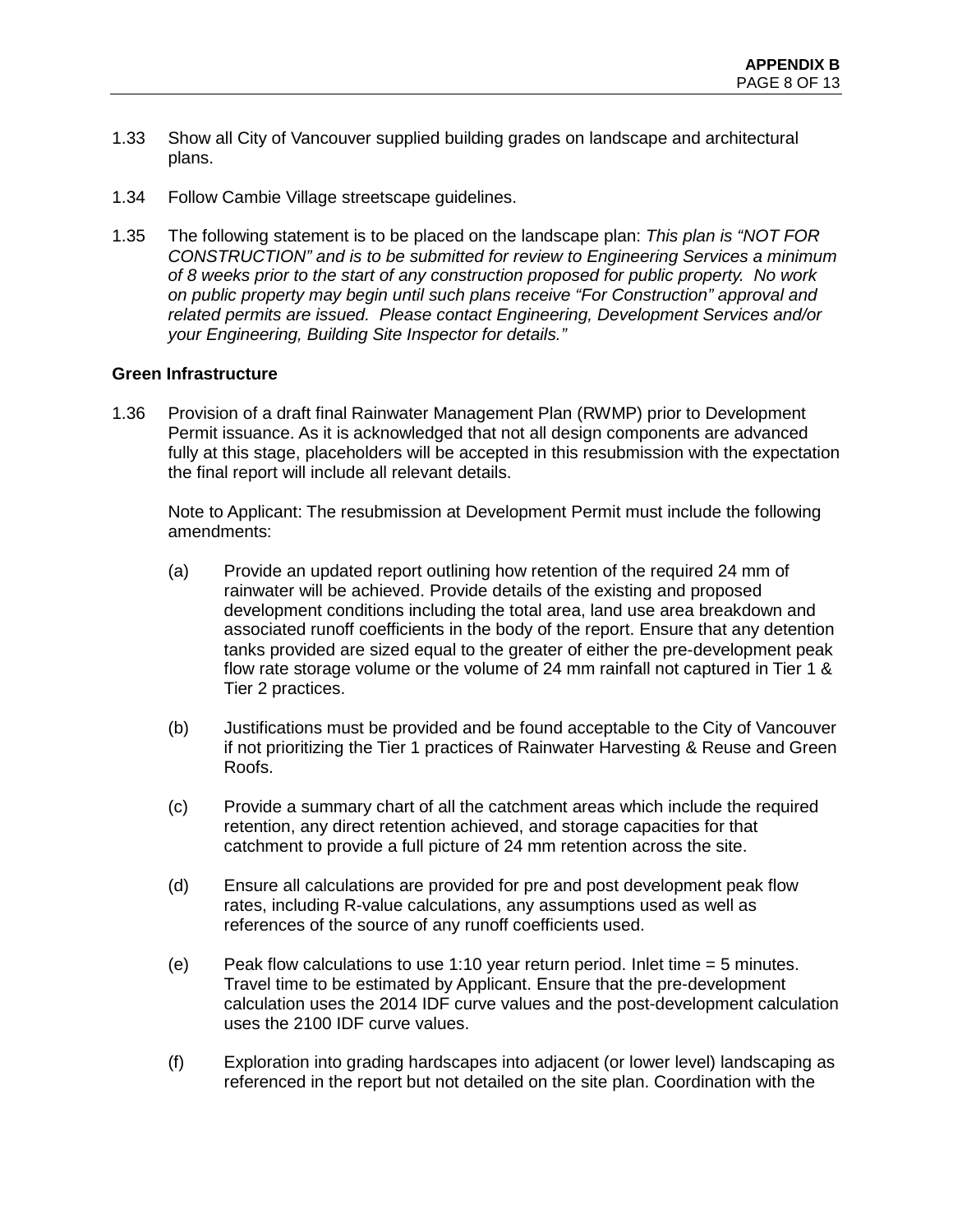landscape architect, soil storage capacities and a grading plan will be required to support this proposal.

Please use rainfall storage of 8-18% of soil volume as per Volume 2 of the City of Vancouver's Best Management Practice Toolkit dated March 2016 as opposed to soil void ratios. Please consider this as more space and greater depth of landscaped areas and/or other Best Management Practices (BMPs) may be required to achieve both Volume Reduction and Water Quality Targets.

(g) Any proprietary treatment device proposed must be TAPE or ETV certified for 80% TSS reduction. Certification of treatment efficiency with appropriate sizing calculations should be included as part of the appendix. Provide total contributing area to the device, percent imperviousness, TSS removal criteria and total annual capture requirements. 24mm relates to a 70% capture of annual average rainfall. 48mm relates to a 90% capture of annual average rainfall.

Note to Applicant: A legal agreement related to Rainwater Management will be required prior to issuance of a Development Permit.

Note to Applicant: The Applicant is required to schedule a meeting with DWRM Branch prior to moving forward with the RWMP and submission with the DP application. To schedule the meeting, contact [rainwater@vancouver.ca.](mailto:rainwater@vancouver.ca)

1.37 Provision of a final RWMP, which includes a written report, supporting calculations, computer models and drawings to the satisfaction of Engineering Services prior to the issuance of any Building Permit.

#### **Childcare**

- 1.38 Design development to ensure that the childcare facility is licensable by Vancouver Coastal Health's Community Care Facilities Licensing (CCFL) and meets the intent of the City of Vancouver's *Childcare Design Guidelines (1993)*, to the satisfaction of the General Manager of Arts, Culture and Community Services.
	- (a) The childcare facility must meet all requirements of the *Childcare Design Guidelines*, including minimum indoor and outdoor space requirements as per Table 1 of the Childcare Design Guidelines.
	- (b) Each licensed childcare group must have its own, separate and dedicated outdoor play space, with direct and contiguous access between indoor and outdoor program space.

Note to Applicant: Sunlight should penetrate into the outdoor area for a minimum of three hours per day at the winter solstice, two hours of which should occur during the typical playtime of 9:30 to 11:30 am or 1:30 to 4:00 pm.

(c) Applicant to refer to the *Childcare Design Guidelines* to ensure all indoor activity spaces, support spaces and outdoor space requirements are met for each licensed group in childcare design.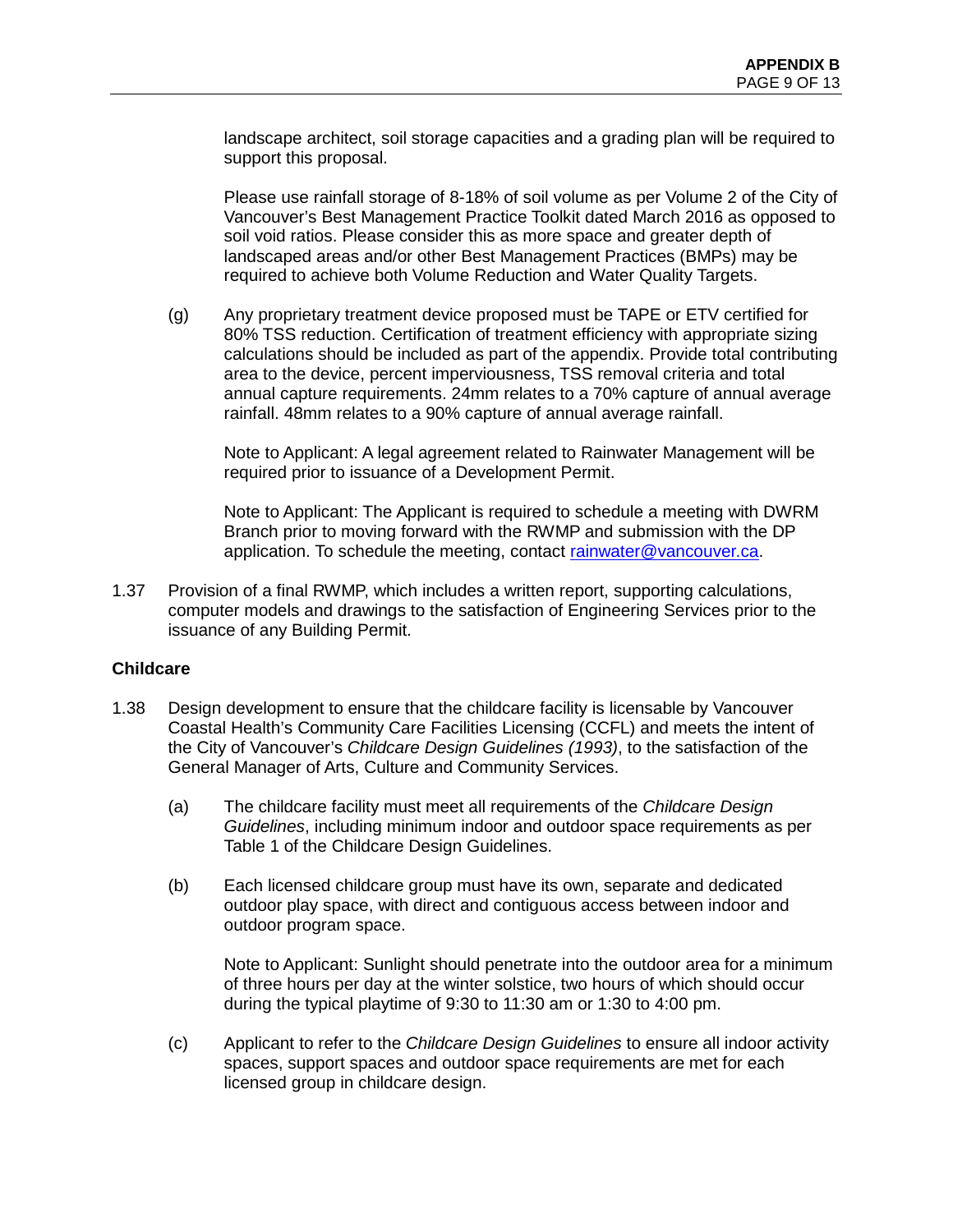Note to Applicant: Design development should ensure that the indoor and outdoor spaces are designed to maximize opportunities for healthy child development while ensuring a functional space for the operator.

(d) One drop-off parking stall should be provided for every eight full-time equivalent childcare spaces, in addition to a minimum of two on-site parking spaces for facility staff.

Note to Applicant: Design development to ensure that the location of parking and drop-off stalls are safe and in proximity to the childcare facility elevator. Parking should avoid the need for parents and children to cross a drive aisle.

### **PART 2: CONDITIONS OF BY-LAW ENACTMENT**

THAT, prior to enactment of the CD-1 By-law, the registered owner shall on terms and conditions satisfactory to the Director of Legal Services, the General Manager of Planning, Urban Design and Sustainability, the General Manager of Engineering Services and the General Manager of Arts, Culture and Community Services, as necessary, and at the sole cost and expense of the owner/developer, make arrangements for the following:

### **Engineering Services**

2.1 Consolidation of Lots 5 and 6, Block 520A, District Lot 526, Plan 2412 to create a single parcel and subdivision of that site to result in the dedication of the easterly 3.1 m (10 ft.) for road purposes.

A subdivision plan and application to the Subdivision and Strata Group is required. For general information see the subdivision website at: [http://vancouver.ca/home-property](http://vancouver.ca/home-property-development/apply-to-subdivide-or-join-properties.aspx)[development/apply-to-subdivide-or-join-properties.aspx](http://vancouver.ca/home-property-development/apply-to-subdivide-or-join-properties.aspx)

- 2.2 If required by the General Manager of Planning, Urban Design and Sustainability and the Director of Legal Services in their discretion, provision of a knockout panel and arrangements (legal agreements including without limitation easements, section 219 covenants, etc.) to secure access to underground parking for a future development at 3377 Cambie Street (Lot 7, Block 520A, District Lot 526, Plan VAP2412) (the Adjacent Property) as well as any other cross-boundary issues, on terms and conditions satisfactory to the Director of Legal Services and the General Manager of Engineering Services (refer to Urban Design condition 1.5).
- 2.3 Provision of a Services Agreement to detail the on-site and off-site works and services necessary or incidental to the servicing of the site (collectively called the "services") such that they are designed, constructed and installed at no cost to the City and all necessary street dedications and rights of way for the services are provided. No development permit for the site will be issued until the security for the services are provided.
	- (a) Provision of adequate water service to meet the fire flow demands of the project.

Based on the confirmed Fire Underwriter's Survey Required Fire Flows and domestic flows submitted by CitiWest Consulting Ltd. dated January 10, 2020, no water main upgrades are required to service the development.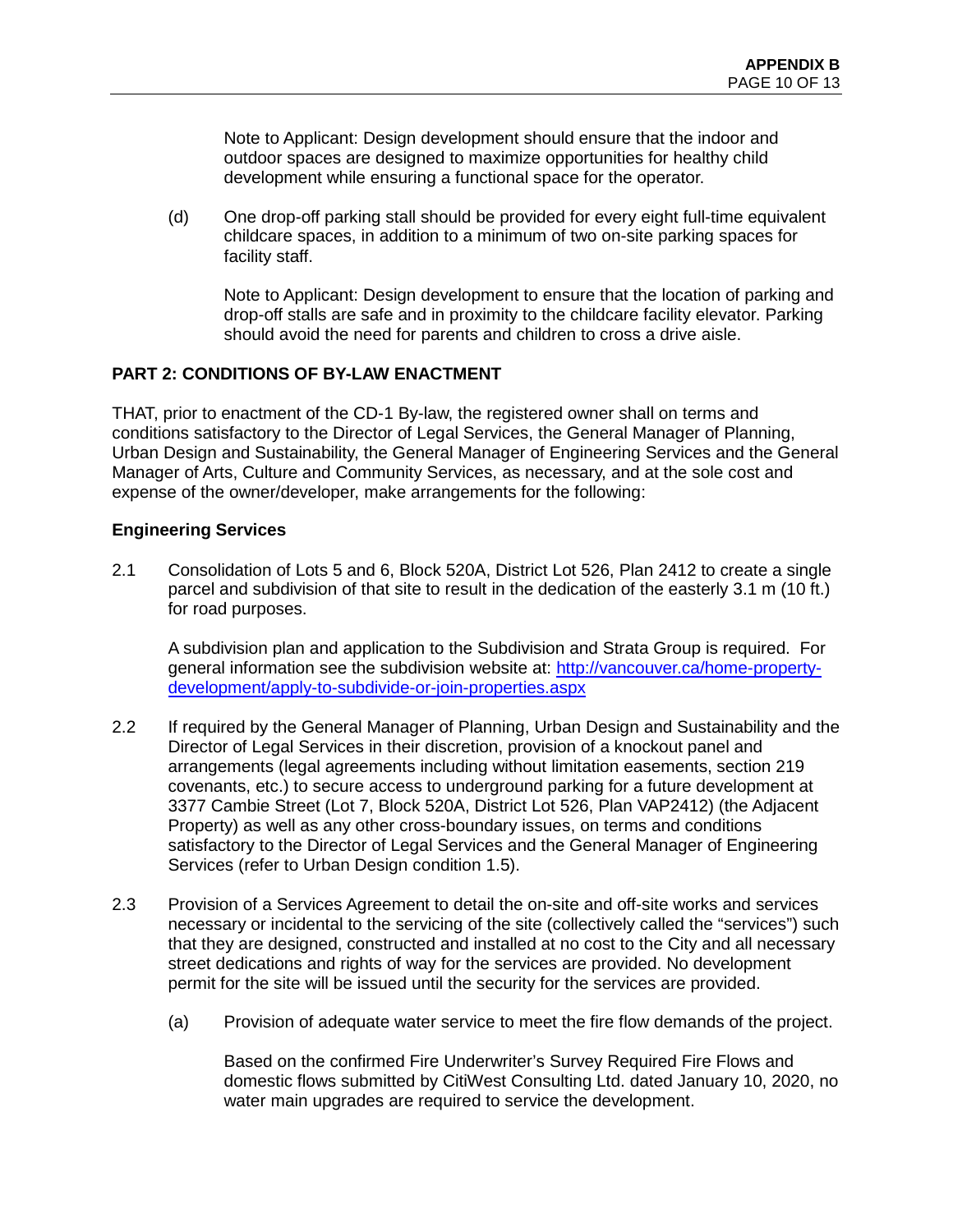Note to Applicant: The main servicing the proposed development is 150 mm along Tupper Street. Should the development require water service connections larger than 150 mm, the developer shall upsize the existing main. The developer is responsible for 100% of the cost of the upgrading.

Note to Applicant: Should the development's Fire Underwriter's Survey Required Fire Flow calculation change as the building design progresses, a resubmission to the City of Vancouver Waterworks Engineer is required for re-evaluation of the Water System.

(b) Provision of adequate sewer (storm and sanitary) service to meet the demands of the project.

The post-development 10-year flow rate discharged to the storm sewer shall be no greater than the 10-year pre-development flow rate. The pre-development estimate shall utilize the 2014 IDF curves, whereas the post-development estimate shall utilize the 2100 IDF curves to account for climate change.

Note to Applicant: Development to be serviced to the existing 200 mm SAN and 250 mm STM sewers on Tupper Street.

- (c) Provision of street improvements along Cambie Street adjacent to the site and appropriate transitions that follow the City's "Cambie Village" streetscape design detail including the following:
	- (i) 1.2 m (4 ft.) wide front boulevard with street trees where space permits;
	- (ii) Broom finish saw-cut concrete sidewalk from the edge of the front boulevard to the property line;
	- (iii) Upgraded street lighting (roadway and sidewalk) adjacent to the site to current City standards and IESNA recommendations; and
	- (iv) Adjustment to all existing infrastructure to accommodate the proposed street improvements.
- (d) Provision of street improvements along Tupper Street adjacent to the site and appropriate transitions including the following:
	- (i) Front boulevard at existing width with street trees where space permits;
	- (ii) 2.14 m (7 ft.) wide broom finish saw-cut concrete sidewalk;
	- (iii) Upgraded street lighting (roadway and sidewalk) adjacent to the site to current City standards and IESNA recommendations.
	- (iv) Removal of the existing driveway crossing and reconstruction of the boulevard, sidewalk, and curb to current standards; and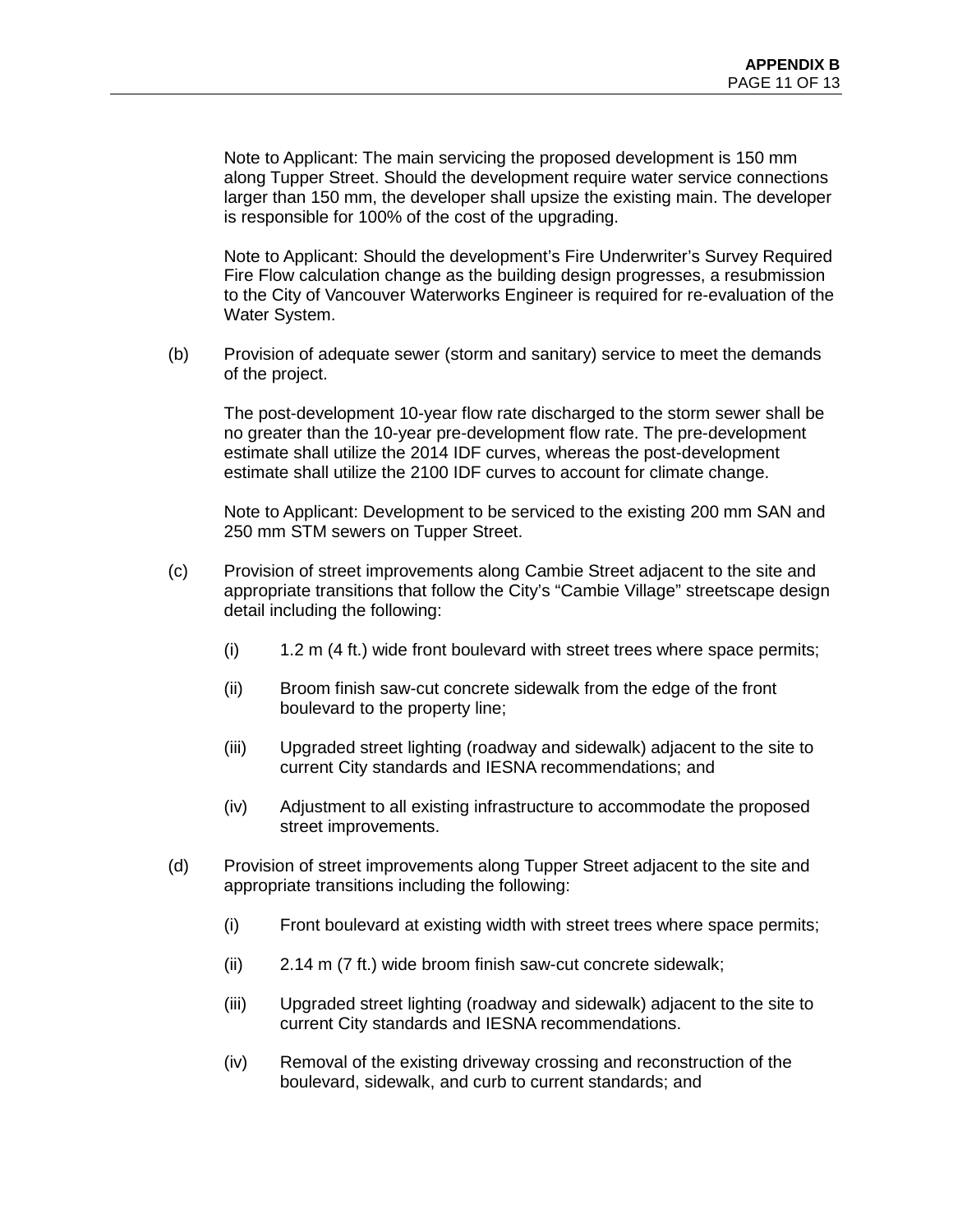(v) Adjustment to all existing infrastructure to accommodate the proposed street improvements.

Note to Applicant: Designs details of off-site street improvements to be finalized at the development permit stage.

(e) Provision of new or replacement duct banks adjacent the development site that meet current City standards. Duct banks are to consist of electrical and communication ducts sized to meet City needs in a configuration acceptable by the General Manager of Engineering Services and in conformance with applicable electrical codes and regulations. A detailed design will be required prior to the start of any associated street work.

Note to Applicant: As-constructed documentation will be required that includes photographic and measured evidence of the installed number of conduits, their final locations and depths.

- (f) Provision for the installation of parking regulatory signage on streets adjacent to the site.
- 2.4 Engineering Services will require all utility services to be underground for this "conditional" development. All electrical services to the site must be primary with all electrical plant, which include but not limited to System Vista, Vista switchgear, pad mounted transformers and kiosks (including non-BC Hydro kiosks) are to be located on private property with no reliance on public property for placement of these features. The Applicant shall provide written confirmation from BC Hydro that all required electrical plant be provided for on-site.

This proposed development is adjacent to existing BC Hydro electrical works. The Applicant shall submit a surveyed clearance drawing to BC Hydro showing all BC Hydro plant and dimensioned clearances from the plant to the development. The Applicant shall provide written confirmation from BC Hydro that all required clearances from BC Hydro plant have been satisfied. See BULLETIN 2015-002-EL - Clearances from Existing BC Hydro High Voltage Overhead Conductors and Transformers for more information [\(https://vancouver.ca/files/cov/2015-002-clearances-from-the-existing-bc](https://vancouver.ca/files/cov/2015-002-clearances-from-the-existing-bc-hydro-high-voltage-overhead-conductors-and-transformers.pdf)[hydro-high-voltage-overhead-conductors-and-transformers.pdf\)](https://vancouver.ca/files/cov/2015-002-clearances-from-the-existing-bc-hydro-high-voltage-overhead-conductors-and-transformers.pdf).

Note to Applicant: Submission of a Key Plan to the City for review and approval prior to submission of any third party utility drawings. The Key Plan shall meet the specifications in the City of Vancouver Engineering Design Manual Section 2.4.4 Key Plan [\(https://vancouver.ca/files/cov/2015-002-clearances-from-the-existing-bc-hydro-high](https://vancouver.ca/files/cov/2015-002-clearances-from-the-existing-bc-hydro-high-voltage-overhead-conductors-and-transformers.pdf)[voltage-overhead-conductors-and-transformers.pdf\)](https://vancouver.ca/files/cov/2015-002-clearances-from-the-existing-bc-hydro-high-voltage-overhead-conductors-and-transformers.pdf). All third party service lines to the development shall be shown on the plan (e.g., BC Hydro, Telus, Shaw, etc. The review of third party utility service drawings will not be initiated until the Key Plan is defined.

For questions on this requirement, please contact Utilities Management Branch at 604-829-9447 or at [umb@vancouver.ca.](mailto:umb@vancouver.ca)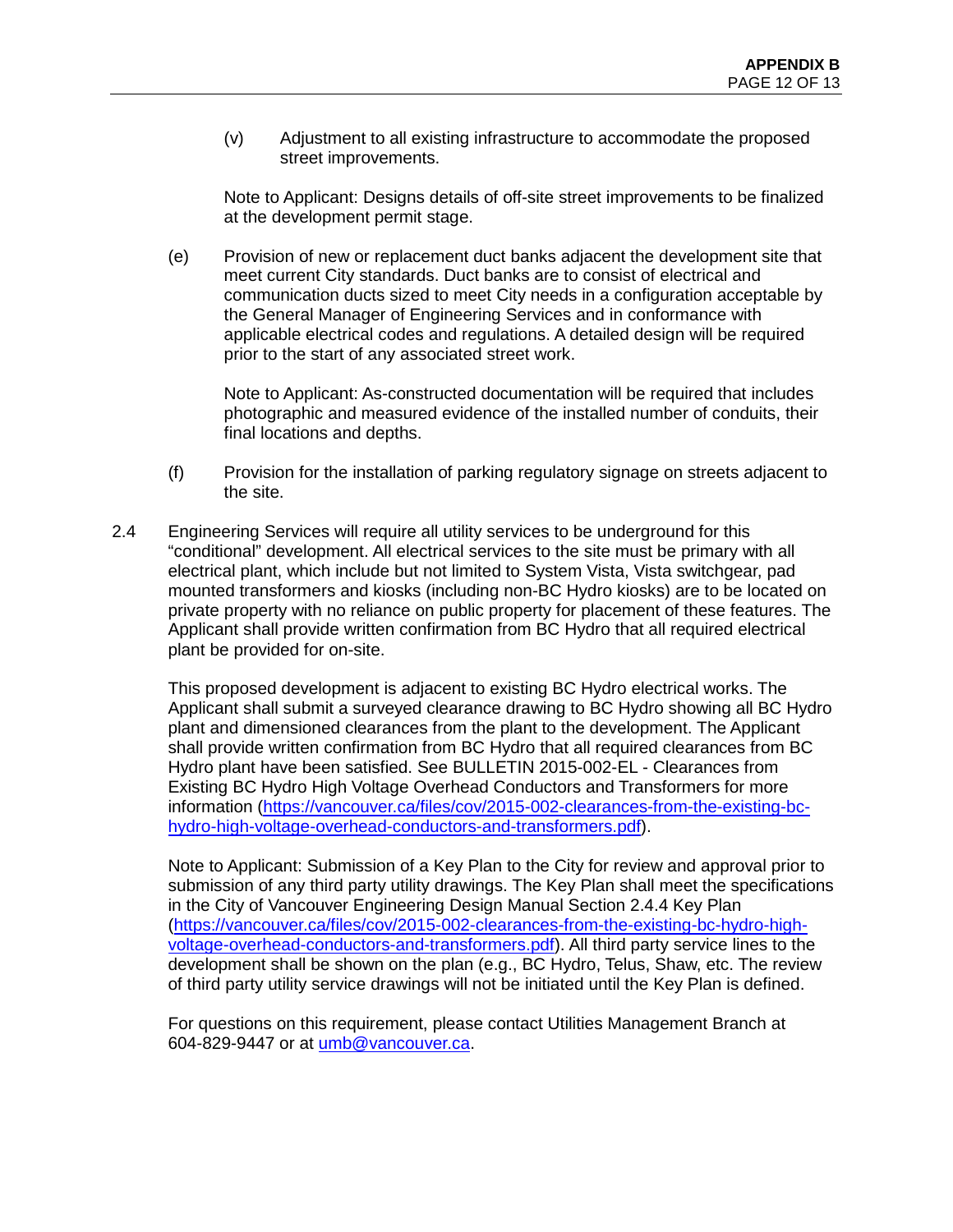## **Sustainability**

2.5 Enter into such agreements as the General Manager of Planning, Urban Design and Sustainability and the Director of Legal Services determine are necessary, which requires the future owner of the building to report energy use data, on an aggregated basis, for the building as a whole and certain common areas and building systems. Such an agreement will further provide for the hiring of a qualified service provider to assist the building owner for a minimum of three years in collecting and submitting energy use data to the City.

### **Environmental Contamination**

- 2.6 As applicable:
	- (a) Submit a site profile to Environmental Services (Environmental Protection);
	- (b) As required by the Manager of Environmental Services and the Director of Legal Services in their discretion, do all things and/or enter into such agreements deemed necessary to fulfill the requirements of Section 571(B) of the Vancouver Charter; and
	- (c) If required by the Manager of Environmental Services and the Director of Legal Services in their discretion, enter into a remediation agreement for the remediation of the site and any contaminants which have migrated from the site on terms and conditions satisfactory to the Manager of Environmental Services, the General Manager of Engineering Services and Director of Legal Services, including a Section 219 covenant that there will be no occupancy of any buildings or improvements on this site constructed pursuant to this rezoning until separate Certificates of Compliance satisfactory to the City for the on-site and off-site contamination, issued by the Ministry of Environment, have been issued to the City.

Note to Applicant: Where the Director of Legal Services deems appropriate, the preceding agreements are to be drawn, not only as personal covenants of the property owners, but also as registerable charges pursuant to the Land Title Act.

The preceding agreements are to be registered in the appropriate Land Title Office, with priority over such other liens, charges and encumbrances affecting the subject site as is considered advisable by the Director of Legal Services, and otherwise to the satisfaction of the Director of Legal Services prior to enactment of the By-law and at no cost to the City.

The preceding agreements shall provide security to the City including indemnities, warranties, equitable charges, letters of credit and withholding of permits, as deemed necessary by and in a form satisfactory to the Director of Legal Services. The timing of all required payments, if any, shall be determined by the appropriate City official having responsibility for each particular agreement, who may consult other City officials and City Council.

\* \* \* \* \*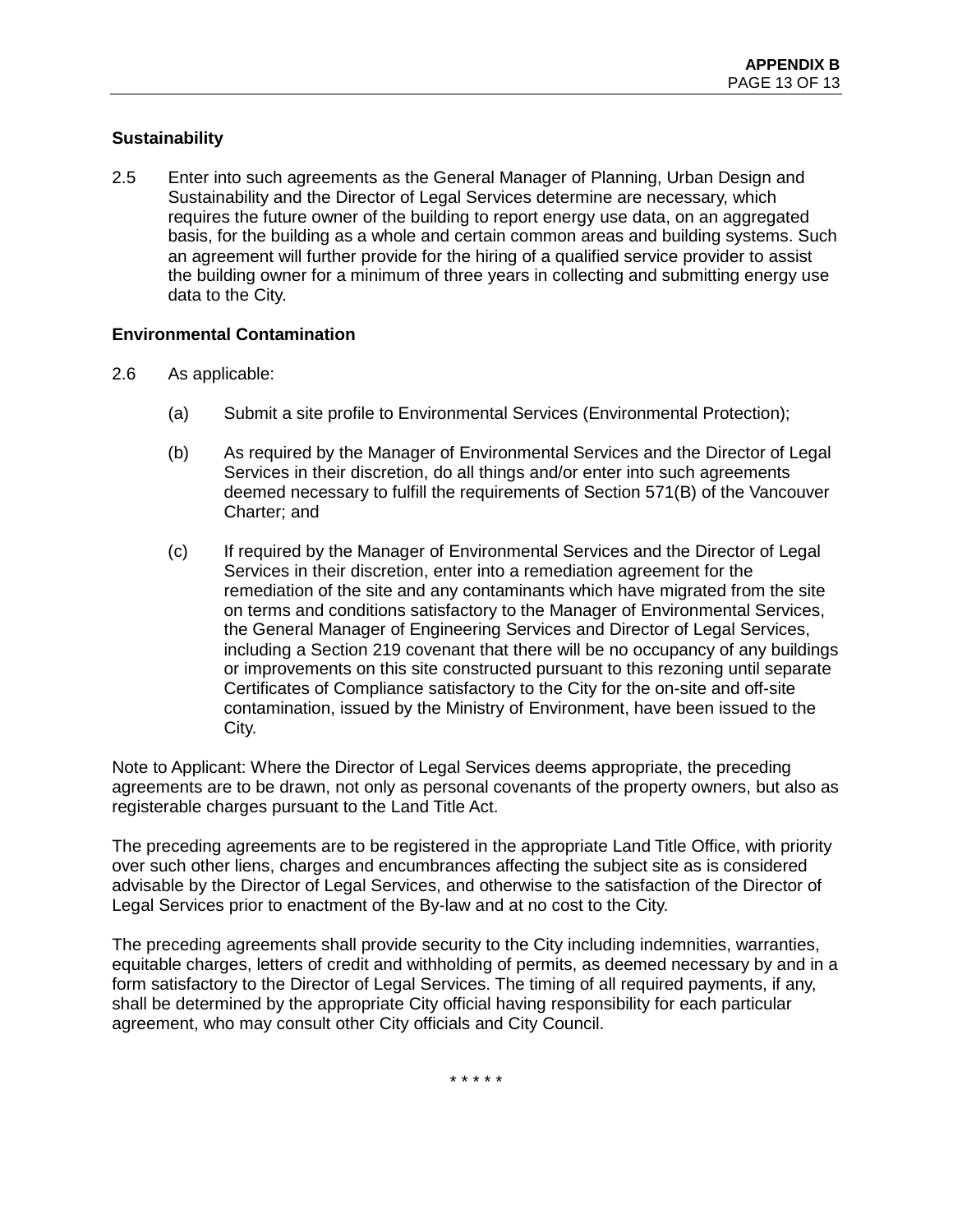#### **3353 Cambie Street DRAFT CONSEQUENTIAL AMENDMENTS**

## **DRAFT AMENDMENTS TO THE SIGN BY-LAW NO. 11879**

Amend Schedule A (Comprehensive Development Areas) by adding the following:

"3353 Cambie Street [CD-1#] [By-law #] C-2"

## **DRAFT AMENDMENTS TO THE NOISE BY-LAW NO. 6555**

Amend Schedule B (Intermediate Zone) by adding the following:

"[CD-1 #] [By-law #] 3353 Cambie Street"

\* \* \* \* \*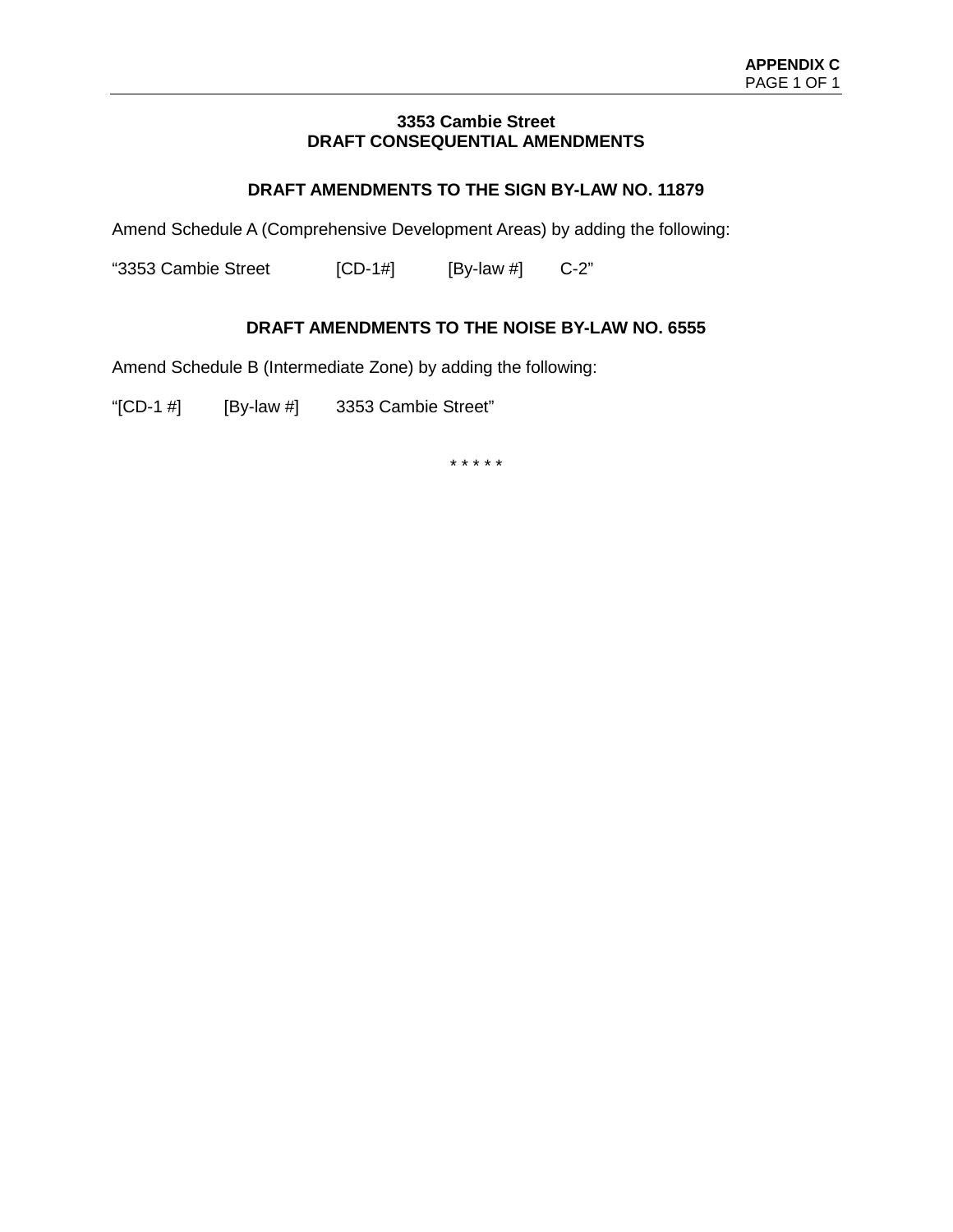#### **3353 Cambie Street ADDITIONAL INFORMATION**

## **1. PUBLIC CONSULTATION SUMMARY**

### **List of Engagement Events, Notification, and Responses**

|                                                                                     | <b>Dates</b>             | <b>Results</b>                                              |  |  |
|-------------------------------------------------------------------------------------|--------------------------|-------------------------------------------------------------|--|--|
| <b>Events</b>                                                                       |                          |                                                             |  |  |
| Virtual open house (City-led)                                                       | July 13 - August 2, 2020 | 104 participants<br>(aware)*<br>58 informed<br>26 engaged   |  |  |
| <b>Public Notification</b>                                                          |                          |                                                             |  |  |
| Postcard distribution – Notice of<br>rezoning application and virtual open<br>house | June 24, 2020            | 2095 notices mailed                                         |  |  |
| <b>Public Responses</b>                                                             |                          |                                                             |  |  |
| Online questions                                                                    | July 13 - August 2, 2020 | 13 submittals                                               |  |  |
| Online comment forms<br>via Shape Your City platform                                | June - December, 2020    | 39 submittals                                               |  |  |
| Overall position<br>support<br>opposed<br>mixed                                     | June - December, 2020    | 38 submittals<br>4 responses<br>31 responses<br>3 responses |  |  |
| Other input                                                                         | June - December, 2020    | 3 submittals                                                |  |  |
| <b>Online Engagement - Shape Your City Vancouver</b>                                |                          |                                                             |  |  |
| Total participants during online<br>engagement period                               | June - December, 2020    | 398 participants<br>(aware)*<br>184 informed<br>40 engaged  |  |  |

*Note: All reported numbers above are approximate.*

\* The Shape Your City platform allows staff to capture more nuanced levels of engagement associated with the rezoning application, categorized as:

- **Aware**: Number of unique visitors to the application webpage that viewed only the main page.
- **Informed**: Visitors who viewed documents or the video/photo gallery associated with the application; *informed* participants are a subset of *aware* participants.
- **Engaged**: Visitors that submitted a comment form or asked a question; *engaged* participants are a subset of *informed* and *aware* participants.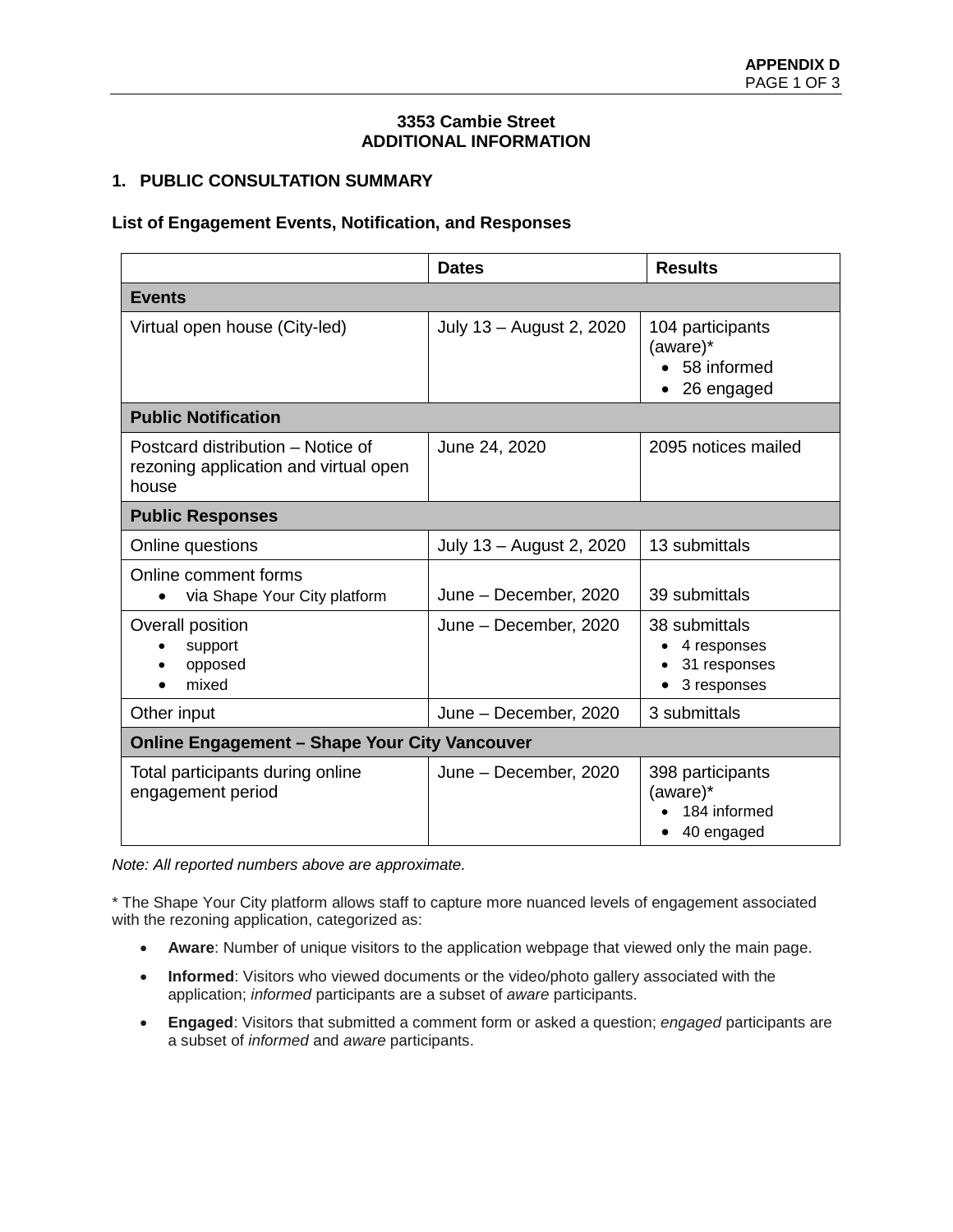### **Map of Notification Area**



## **Analysis of All Comments Received**

Below is a summary of feedback received from the public by topic and ordered by frequency.

Generally, comments of support fell within the following areas:

- **Building height, density, massing and context:** Proposal fits well with the Cambie Village area and conforms to the Cambie Corridor Plan.
- **Building design**: The rooftop amenity and daycare spaces are well designed.
- **Employment opportunities:** The proposal provides more opportunities for local employment and is beneficial to the community.
- **Childcare:** Additional childcare to the Cambie Corridor is greatly appreciated and welcomed.

Generally, comments of concern fell within the following areas:

- **Building height, density, and massing and context:** The proposal does not fit with the surrounding neighbourhood context and lacks character. The height proposed is too tall for the Cambie Village area.
- **Building design:** The proposed building design does not compliment the adjacent buildings in the surrounding area. The building design looks out of place and feels very clinical and monolithic, which gives the surrounding area an industrial feel that clashes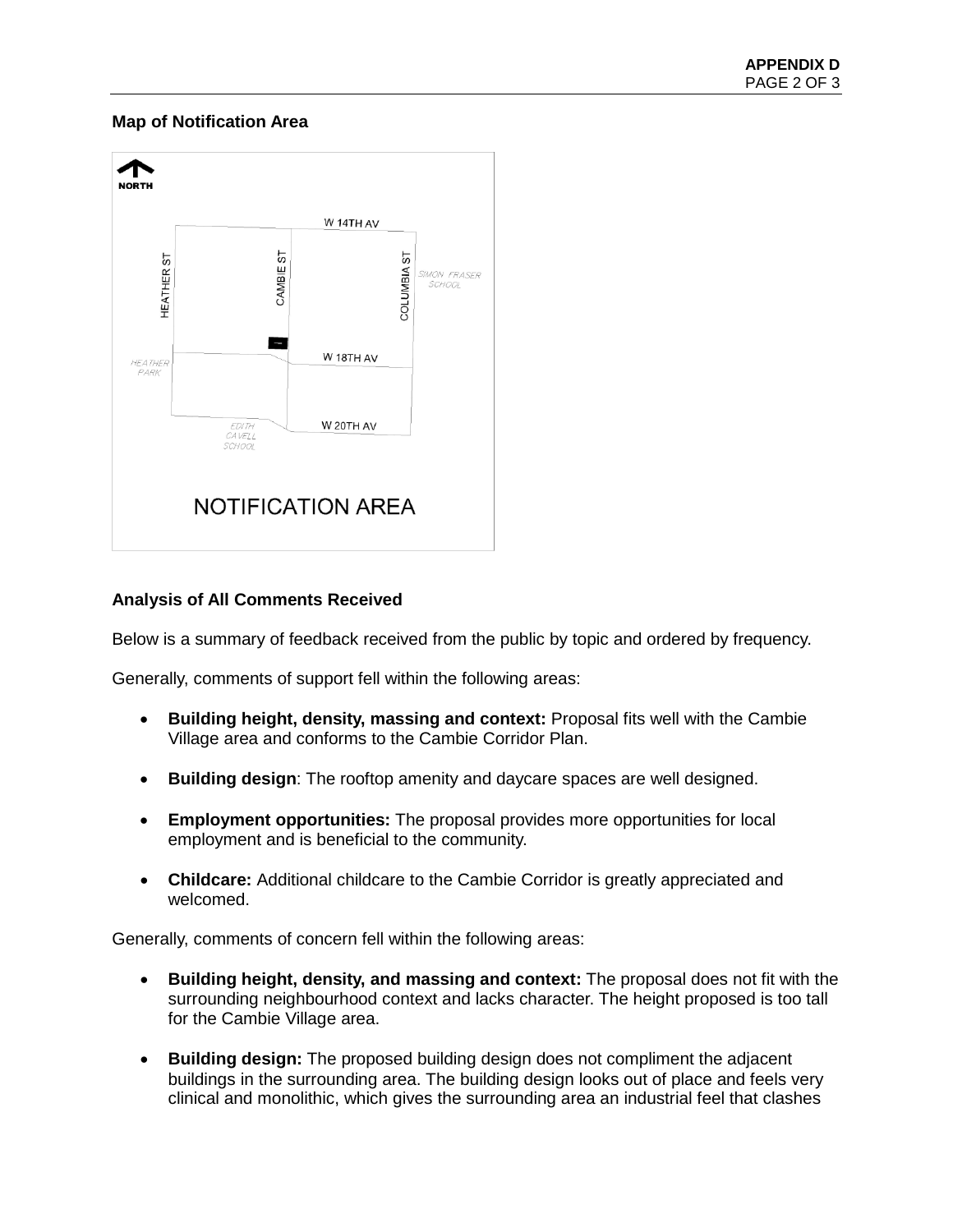with the rest of the Cambie Village aesthetic. The glass/metal retail frontage is very homogenous and is too similar to designs found in downtown Vancouver, which strips away the uniqueness of the varied architectural designs of the Cambie Village. The backside of the building, which acts as the entrance to the parkade, is a concern for residents as it faces Tupper Street directly which creates a visual discrepancy for residents facing the back of the building.

- **Local businesses:** Small local businesses are being pushed out as a result of this redevelopment with no promises that they will return, which creates a great loss of character for the Cambie Village area and for community members as well. Concerns over the type of replacement business being chain restaurants and stores and the impact that this will have on the unique nature of the Cambie Village.
- **Shadowing:** Concerns over shadowing for the surrounding buildings as well as the houses directly behind the proposed building.
- **Traffic:** Influx of traffic onto Tupper Street is a concern as this street has seen an increased amount of traffic in recent years.

The following miscellaneous comments were received from the public (note: these were topics that were not ranked as highly as above).

### *Neutral comments/suggestions/recommendations:*

- Proposal should consider scalding down to four-storeys instead so it can be better integrated to the Cambie Village area.
- Windows in the north and south walls should be considered.
- Inclusion of ride sharing stalls should be considered for this type of office development.

\* \* \* \* \*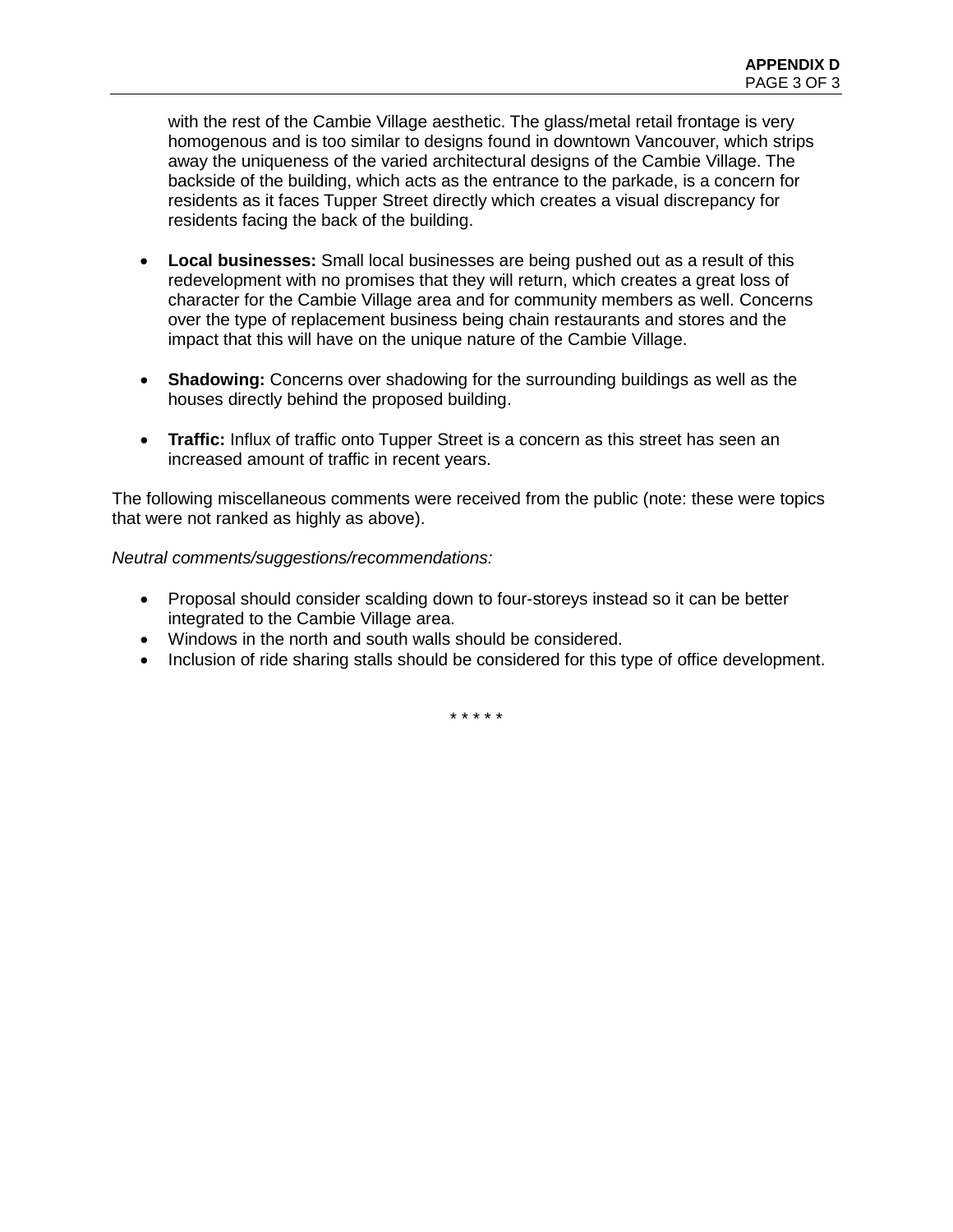## **3353 Cambie Street FORM OF DEVELOPMENT**

Perspective – Aerial View on Cambie Street



Perspective – Aerial View on Tupper Street

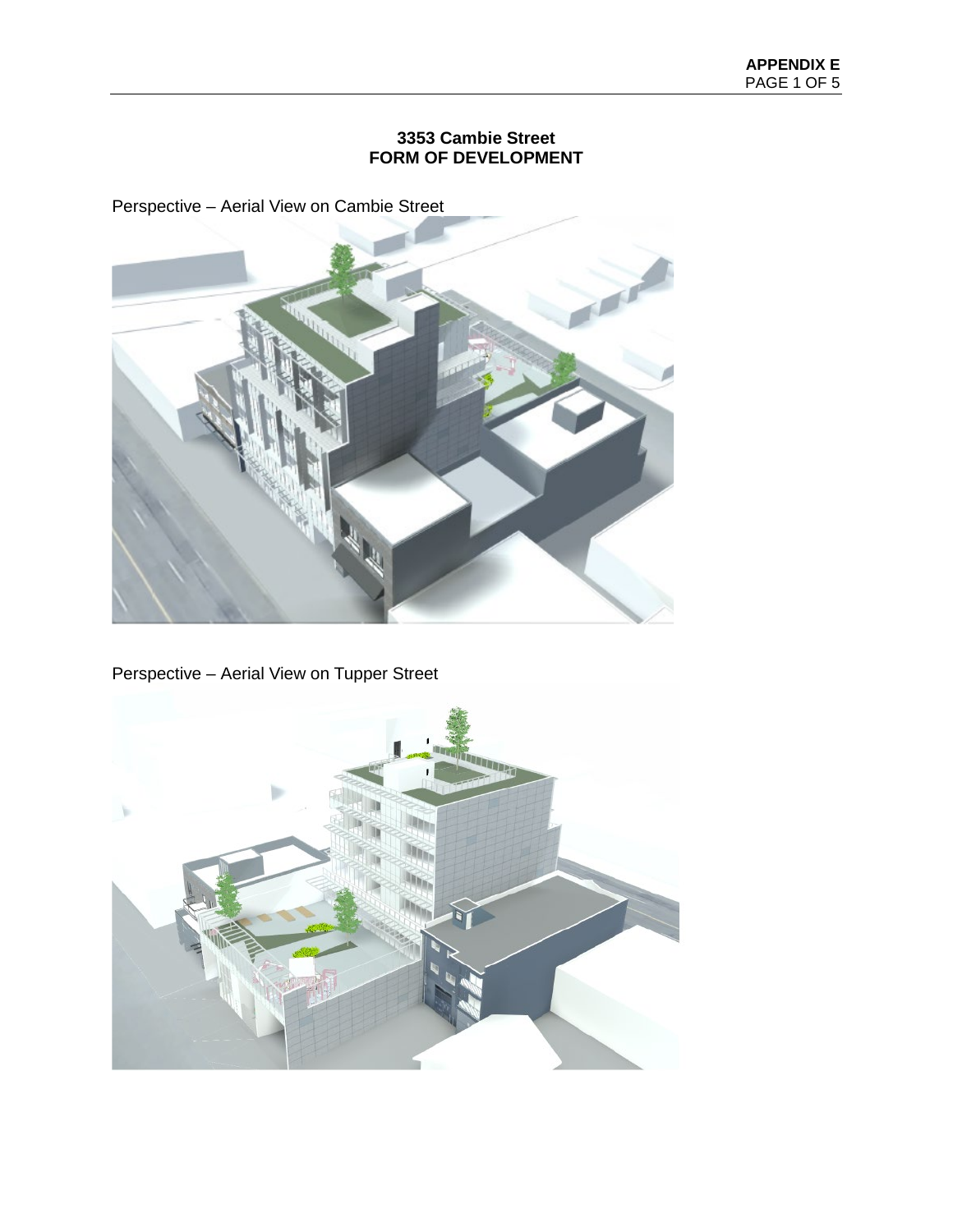

Ground Floor Plan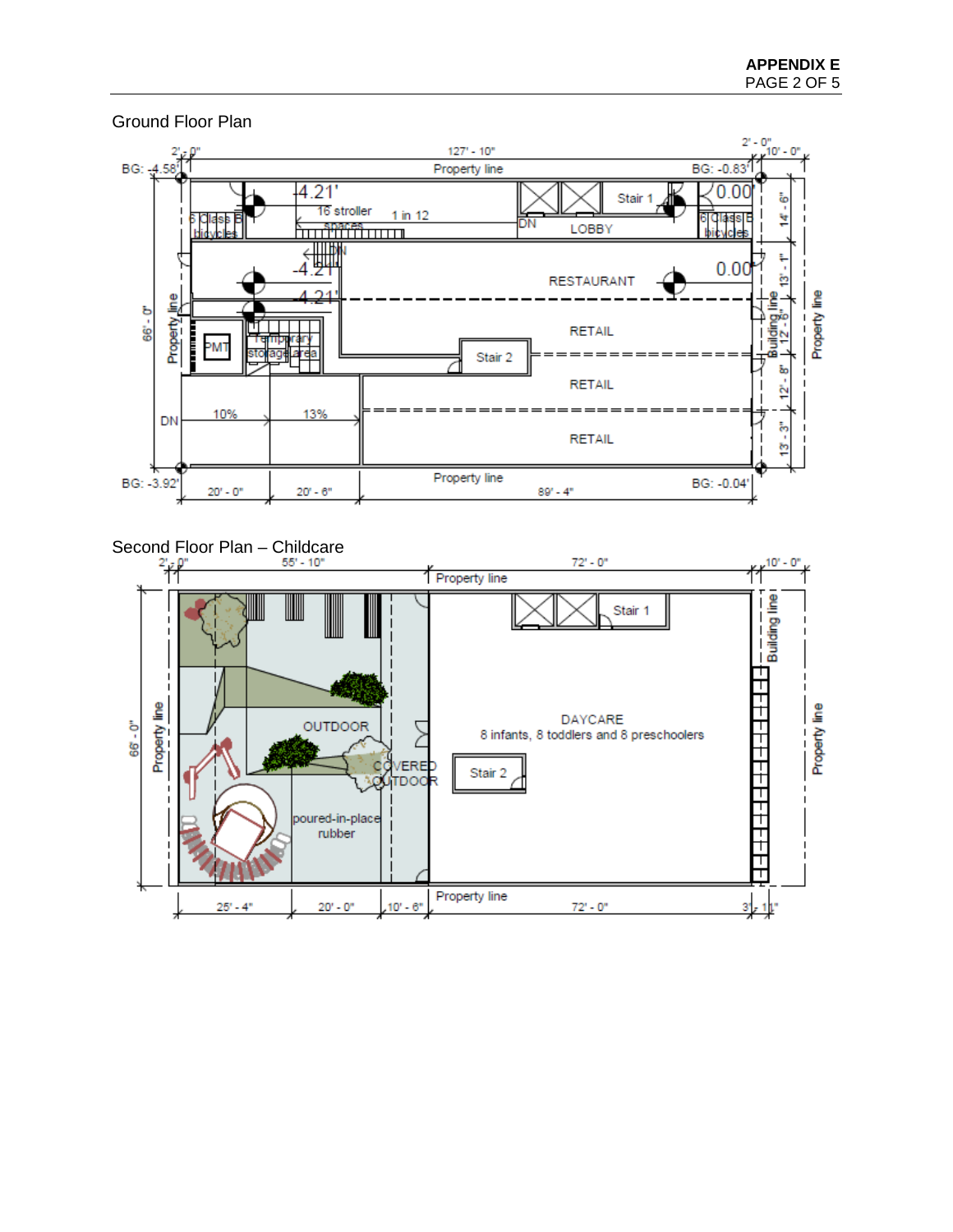

Typical Floor Plan – Level 3-6

Roof Plan

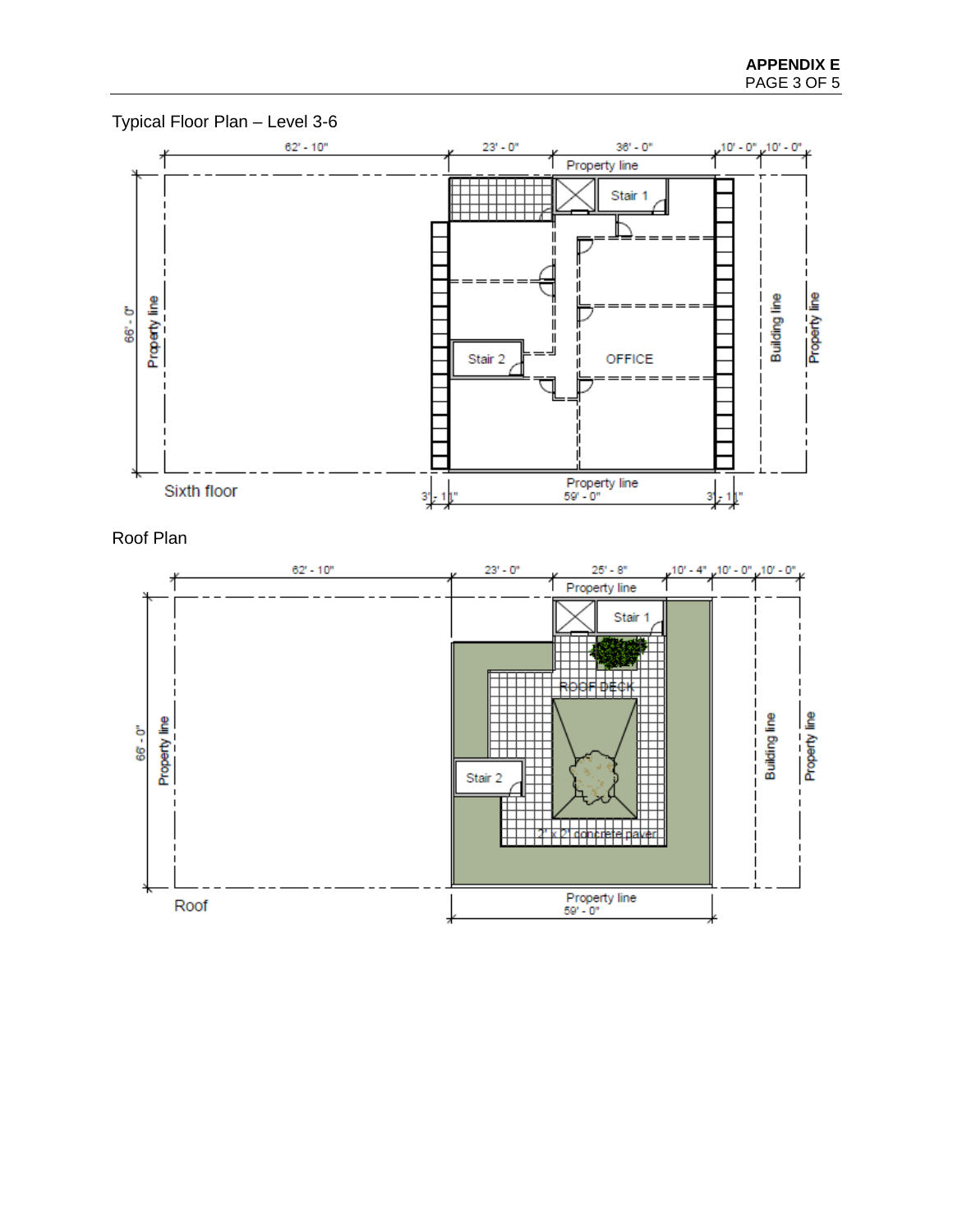



# South Elevation

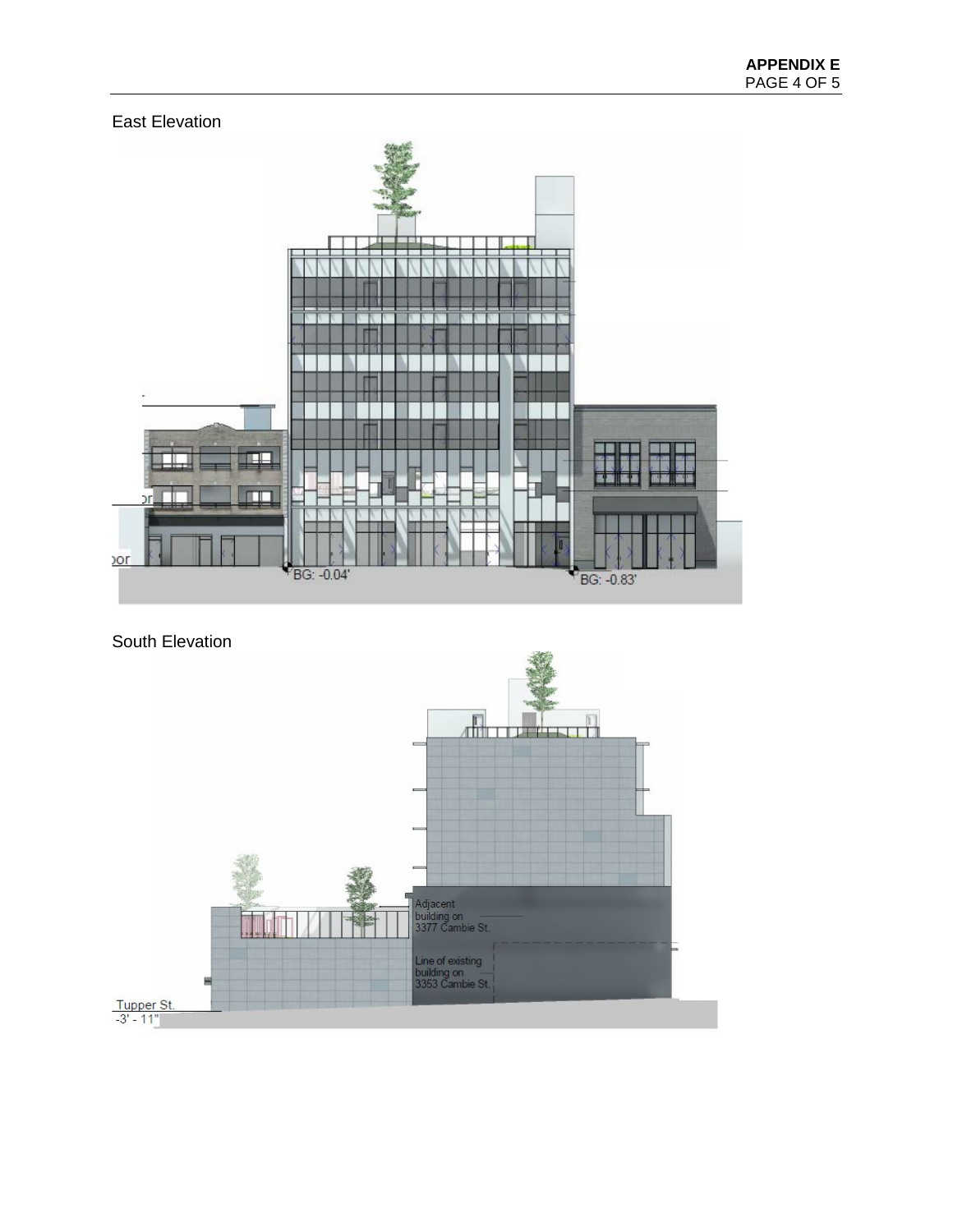



\* \* \* \* \*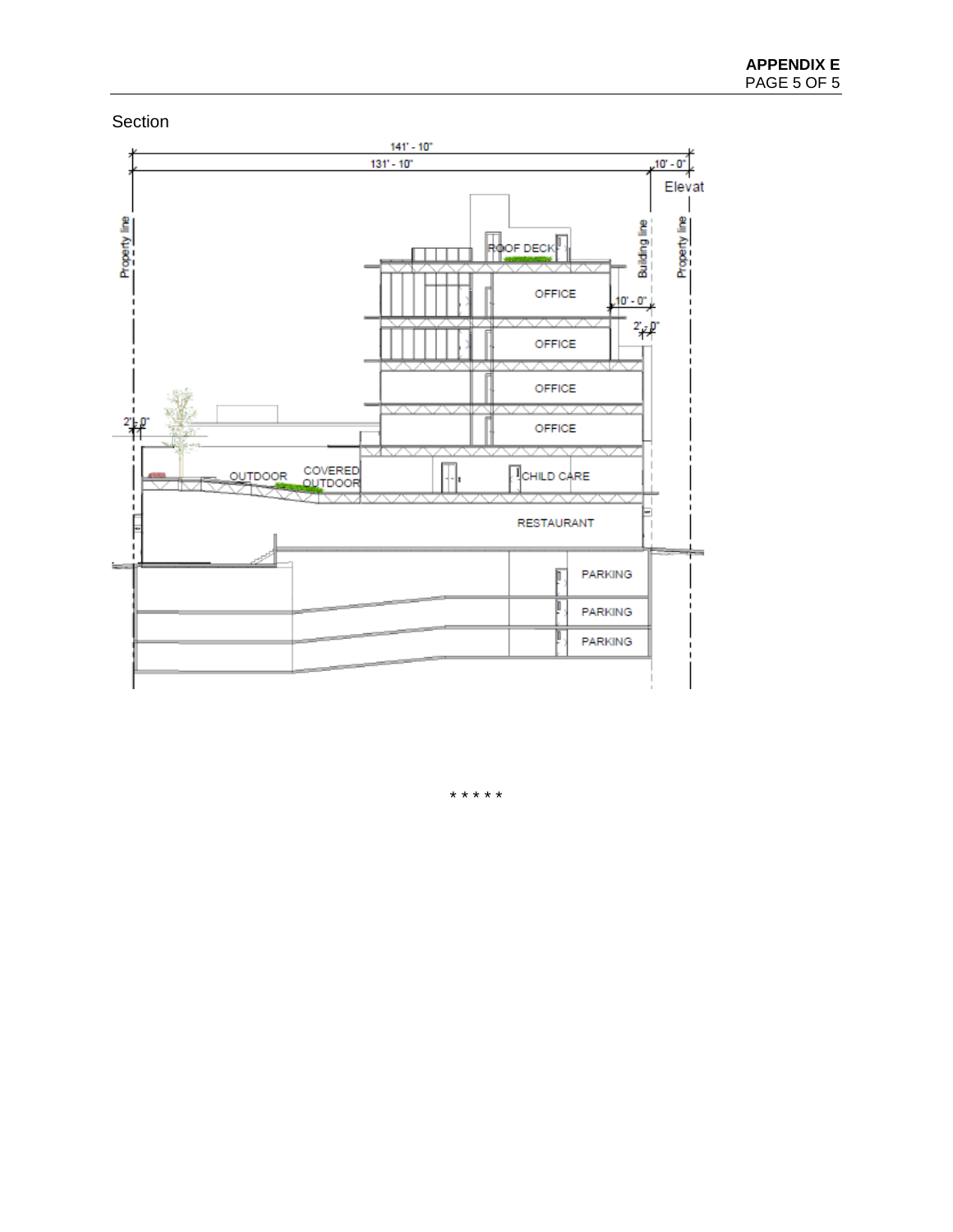#### **PUBLIC BENEFITS IMPLEMENTATION TRACKING CAMBIE CORRIDOR PLAN (2018) – North of 57th Avenuea Updated Mid-Year 2020**



#### **PUBLIC BENEFITS ACHIEVED – North of 57th Avenuea**

| Category |                                 | Anticipated Public Benefits by 2048 (+) <sup>c</sup>                                                                                                                                                                                                                     | Completed $\left(\bullet\right)$ or In Progress $\left(\circ\right)$                                                                                                                                                                                                                                                     | $\%^d$ |
|----------|---------------------------------|--------------------------------------------------------------------------------------------------------------------------------------------------------------------------------------------------------------------------------------------------------------------------|--------------------------------------------------------------------------------------------------------------------------------------------------------------------------------------------------------------------------------------------------------------------------------------------------------------------------|--------|
|          | Housingb                        | + 2,250 additional social housing units<br>+ 4.700 secured market rental units<br>+ 400 below-market rental units                                                                                                                                                        | • 55 social housing units (4899 Heather St, 5688 Ash St)<br>• 98 temporary modular housing units <sup>e</sup><br>• 256 rental units (210-262 W King Edward Ave, 408 W King<br>Edward Ave, 460 W 41st Ave, 611 W 41st Ave)<br>o 54 rental units (4663 Cambie St, 6137 Cambie St)<br>o 290 social housing units (Oakridge) | 5%     |
| စ်       | Childcare                       | + 1,080 spaces for all age groups                                                                                                                                                                                                                                        | • Restoration of outdoor play area at 8 Oaks Acorn childcare                                                                                                                                                                                                                                                             | 0%     |
| e        | Transportation/<br>Public Realm | + Upgrade/expand walking and cycling networks<br>+ Complete Street design on Cambie St and major streets<br>"Car-light" greenway on Heather St                                                                                                                           | • Traffic calming<br>• 45th Ave Bikeway<br>• 29th Ave and Cambie St Plaza                                                                                                                                                                                                                                                | 10%    |
| ख        | Culture                         | + 5 new artist studios                                                                                                                                                                                                                                                   | • Public art from rezonings                                                                                                                                                                                                                                                                                              | N/A    |
|          | Civic/Community                 | + Oakridge Civic Centre (includes renewal and expansion of<br>Seniors' Centre)<br>+ Oakridge Library renewal and expansion<br>+ Additional library branch<br>+ Hillcrest Community Centre - Fitness centre expansion<br>$+$ Fire Hall #23<br>+ Community Policing Centre |                                                                                                                                                                                                                                                                                                                          | 0%     |
| ш        | Heritage                        | + 5% allocation from cash community amenity contributions in<br>Cambie Corridor                                                                                                                                                                                          | • James Residence (567 King Edward Ave)<br>• Milton Wong Residence (5010 Cambie St)<br>o 5% allocation from cash community amenity<br>contributions in Cambie Corridor                                                                                                                                                   | 5%     |
|          | <b>Social Facilities</b>        | + Additional Seniors' Centre<br>+ Youth Hub<br>+ Non-profit organziation centre                                                                                                                                                                                          |                                                                                                                                                                                                                                                                                                                          | 0%     |
|          | Parks                           | + New parks on large sites<br>+ Queen Elizabeth Park Master Plan and Phase 1 upgrades<br>+ 6 plazas and enhanced open spaces<br>+ Neighbourhood park improvements                                                                                                        | • Upgrades to Riley Park and Hillcrest Park<br>• Lillian To Park (17th Ave and Yukon St)<br>• Playground Renewal at Douglas Park<br>o Riley Park Pavilion (design)                                                                                                                                                       | 5%     |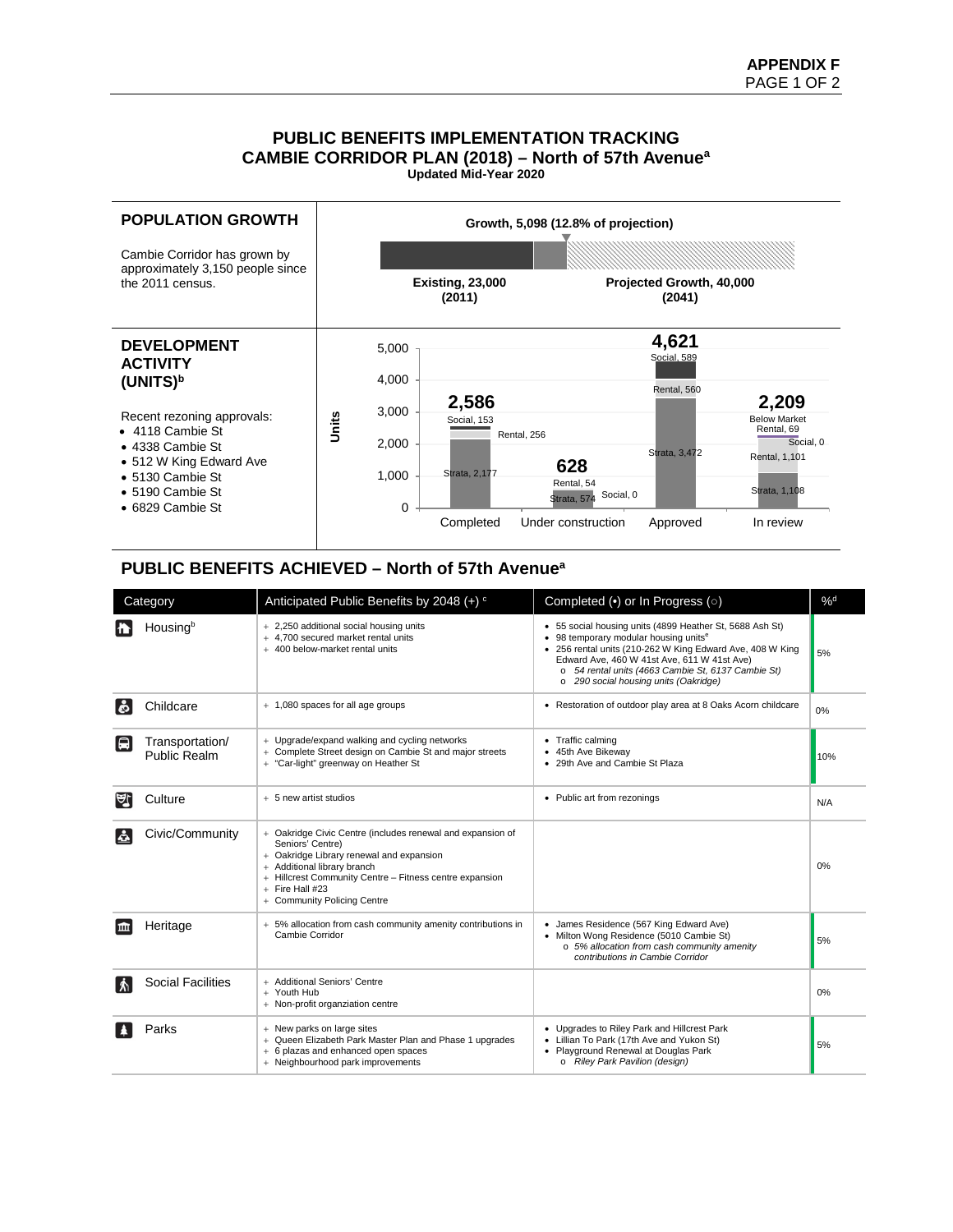## **EXPLANATORY NOTES**

The Public Benefits Implementation Tracker assists in monitoring progress toward the delivery of public benefits anticipated from the community plans. Data in this tracker reflects activity within the plan boundaries since Plan approval.

#### **Population Growth**

Base population is determined by the latest census year available when the Plan was approved. Projected growth numbers are determined by the numbers quoted in the Plan (if available). Growth is calculated by taking the difference between the latest census year and the base population and adding an estimate based on floor area completed between the latest census and the present quarter.

#### **Development Activity**

The Development Activity Chart tracks projects with three or more housing units and includes Development Permits, Building Permits, rezoning applications and enquiries:

- "Completed" projects have achieved Building Permit completion.
- "Under Construction" projects have achieved Building Permit issuance, but have yet to be completed.
- "Approved" projects include rezoning applications approved by Council and Development Permits that have been approved by the City. Any rezoning applications approved by Council that advance into the Development Permit stage are still counted as "Approved" projects until it achieves Building Permit issuance.
- "In review" projects include any rezoning applications, enquiries, or Development Permits that are under review by the City.

Recent rezoning approvals listed in this section reflect the last five rezonings (excluding minor text amendments) approved by Council within the last five years in the plan area.

#### **Public Benefits Achieved**

Public benefits projects that have either been completed or are under construction are included in this section. This tracker also includes information about the progression of larger projects in the scoping/planning/design phase, and City programs.

#### **Other Notes**

- a The Cambie Corridor Plan was a three-phase plan with its final phase approved in 2018. Phase 2 of the Cambie Corridor Plan was approved in 2011 and included land use policies for key sites and arterials. Monies collected between Phase 2 and Phase 3 were allocated/spent corridor-wide through the interim public benefits strategy. Benefits delivered south of 57th Ave include, but are not limited to: affordable housing site; 2 childcare locations; new Family Place; 2 artist studios; Joy Kogawa House acquisition; Marpole Neighbourhood House restoration; and land acquisition toward Marpole Civic Centre.
- **b** Gross numbers of units reported. In some instances, existing units may be demolished and replaced with new units. These numbers represent units that have been replaced and any additional units included as a part of new developments.
- <sup>c</sup> See chapter 13 of the [Cambie Corridor Plan](http://vancouver.ca/images/web/cambie-corridor/proposed-cambie-corridor-plan.pdf) for detailed information about the City's commitments to deliver public benefits along the Cambie Corridor.
- <sup>d</sup> Percentages reflect estimated progress toward overall Public Benefits Strategy targets outlined in chapter 13 of the Cambie Corridor [Plan.](http://vancouver.ca/images/web/cambie-corridor/proposed-cambie-corridor-plan.pdf)
- <sup>e</sup> In Prior PBS Trackers, temporary modular housing units were considered social housing units. Here, they are separated.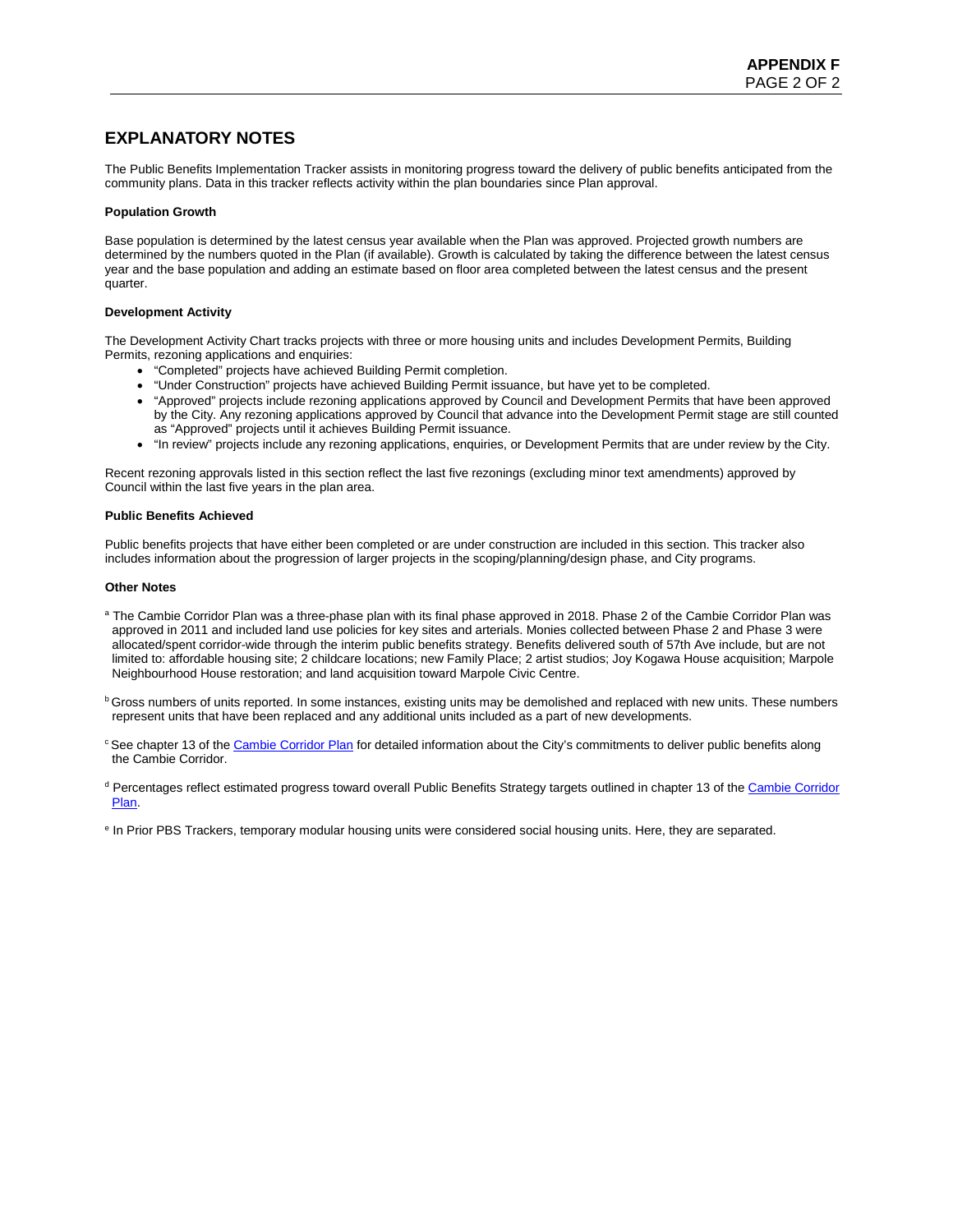## **3353 Cambie Street PUBLIC BENEFITS SUMMARY**

#### **Project Summary**

Six-storey office building with commercial uses at grade and a privately-owned childcare facility.

#### **Public Benefit Summary:**

The project would generate a DCL payment.

|                                                   | <b>Current Zoning</b> | <b>Proposed Zoning</b> |
|---------------------------------------------------|-----------------------|------------------------|
| <b>Zoning District</b>                            | $C-2$                 | $CD-1$                 |
| FSR (site area = $871.4$ sq. m $/$ 9,380 sq. ft.) | 2.5                   | 3.01                   |
| Buildable Floor Space (sq. ft.)                   | 21.752                | 28.213                 |
| Land Use                                          | Commercial            | Commercial and Office  |

#### **Summary of development contributions expected under proposed zoning**

| City-wide $DCL1$                      | \$429,120 |
|---------------------------------------|-----------|
| City-wide Utilities DCL <sup>1</sup>  | \$148,400 |
| <b>Community Amenity Contribution</b> | \$0       |
| <b>TOTAL VALUE OF PUBLIC BENEFITS</b> | \$577,520 |

<sup>1</sup> Based on rates that are anticipated to be in effect as at September 30, 2020; rates are subject to future adjustment by Council including annual inflationary adjustments. DCLs are payable at building permit issuance based on rates in effect at that time. A development may qualify for 12 months of in-stream rate protection, see the City'[s DCL Bulletin](http://vancouver.ca/files/cov/Development-Cost-Levies-Bulletin.pdf) for details.